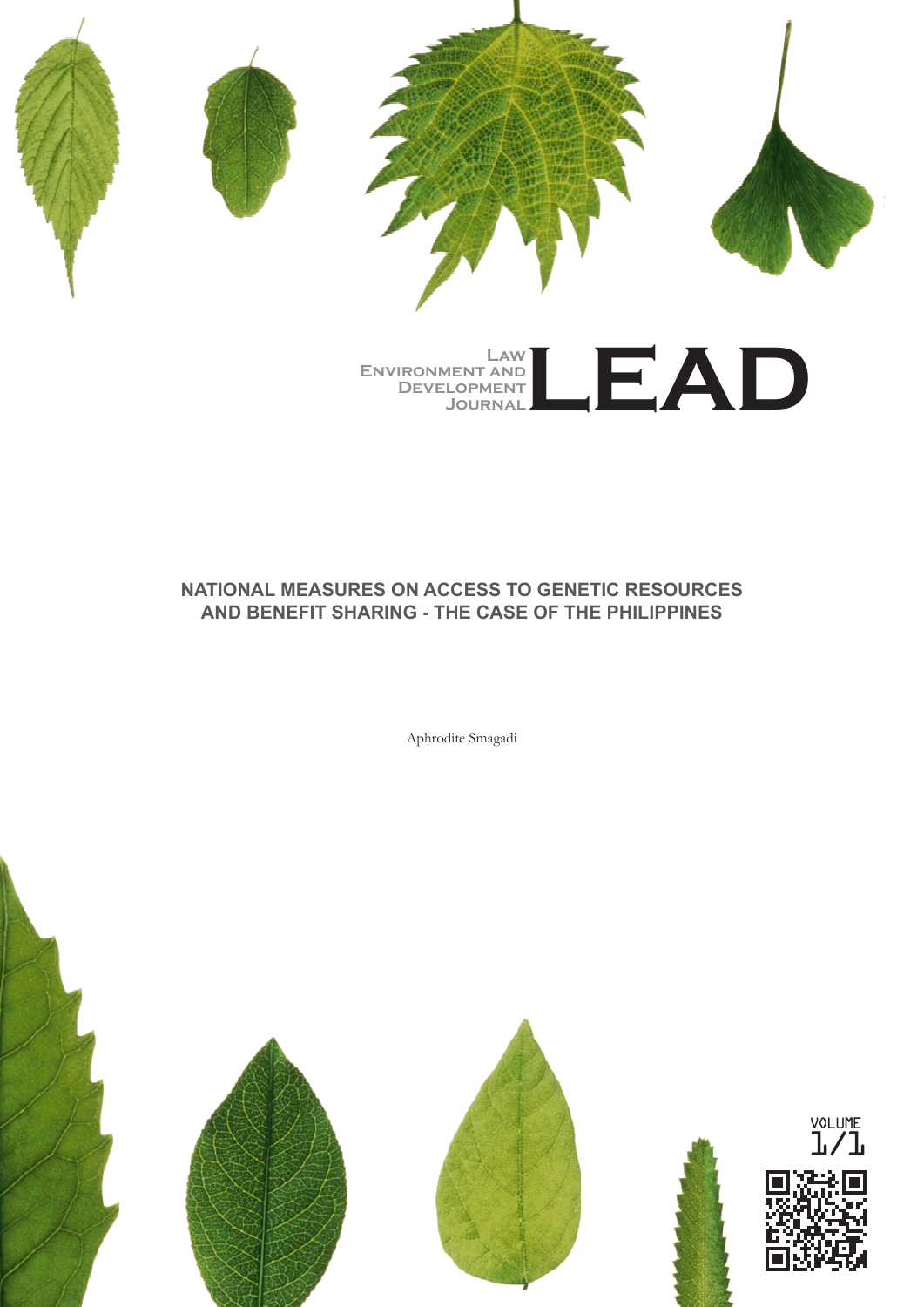*LEAD Journal (Law, Environment and Development Journal) is a peer-reviewed academic publication based in New Delhi and London and jointly managed by the School of Law, School of Oriental and African Studies (SOAS) – University of London and the International Environmental Law Research Centre (IELRC). LEAD is published at www.lead-journal.org ISSN 1746-5893*

*The Managing Editor, LEAD Journal, c/o International Environmental Law Research Centre (IELRC), International Environment House II, 1F, 7 Chemin de Balexert, 1219 Châtelaine-Geneva, Switzerland, Tel/fax: + 41 (0)22 79 72 623, info@lead-journal.org*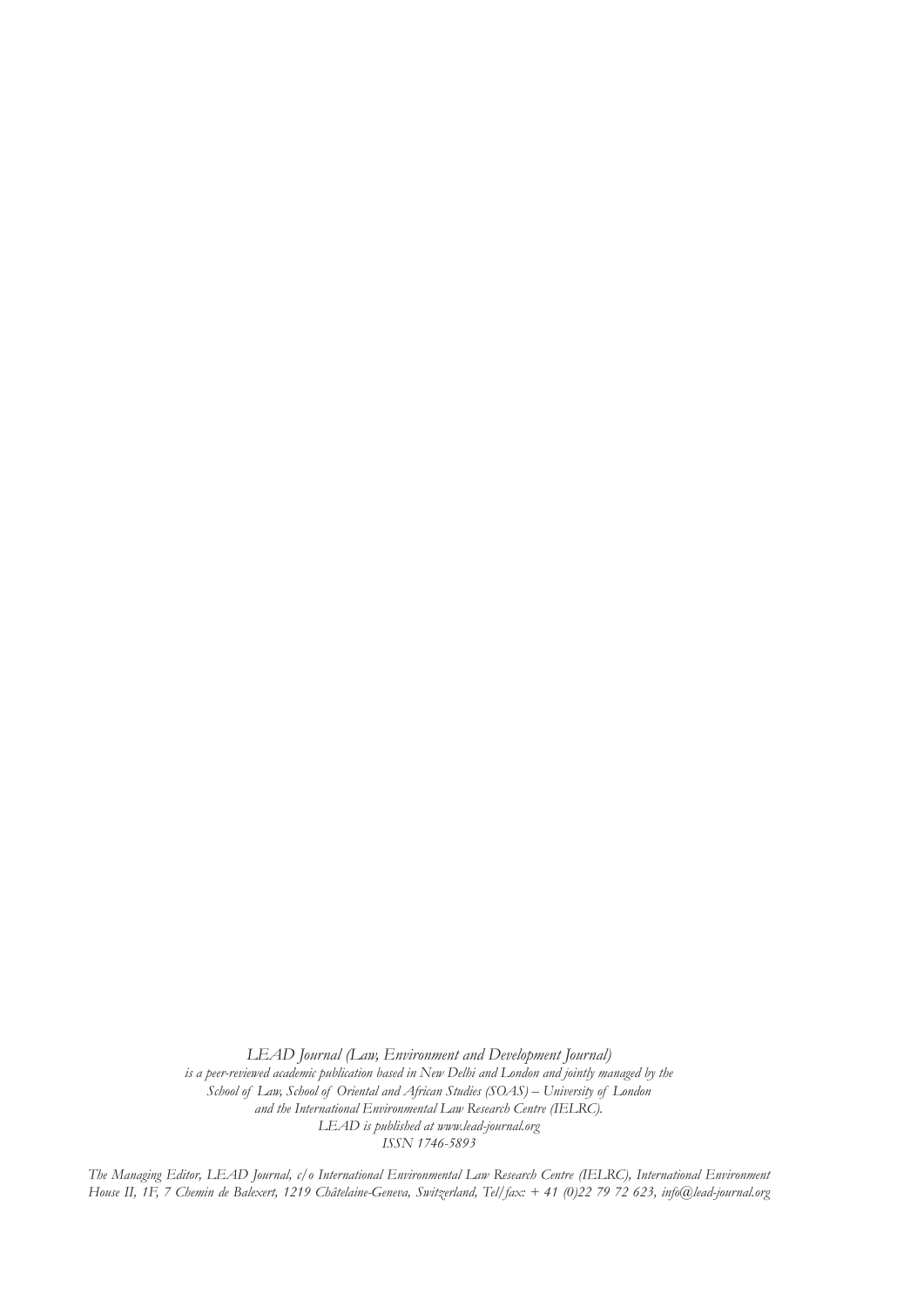### **National Measures on Access to Genetic Resources and Benefit Sharing - The Case of the Philippines**

Aphrodite Smagadi\*

*This document can be cited as A. Smagadi, 'National Measures on Access to Generic Resources and Benefit Sharing - The Case of the Philippines', 1/1 Law, Environment and Development Journal (2005), p.50, available at http://www.lead-journal.org/content/05050.pdf*

Aphrodite Smagadi, Researcher, Law Department, European University Institute, Badia Fiesolana, Via dei Roccettini 9, 50016 S.D. di Fiesole (Florence), Italy, aphrodite.smagadi@iue.it

Published under a Creative Commons Attribution-NonCommerical-NoDerivs 2.0 License

<sup>∗</sup> I am very much indebted to Mr. L. Agaloos and Mr. A.M. Tagtag from the Protected Areas Wildlife Bureau of the Department of Environment and Natural Resources in the Philippines. Also, many thanks go to Susannah Maio and the Greek Scholarships Foundation (IKY). The usual disclaimer applies.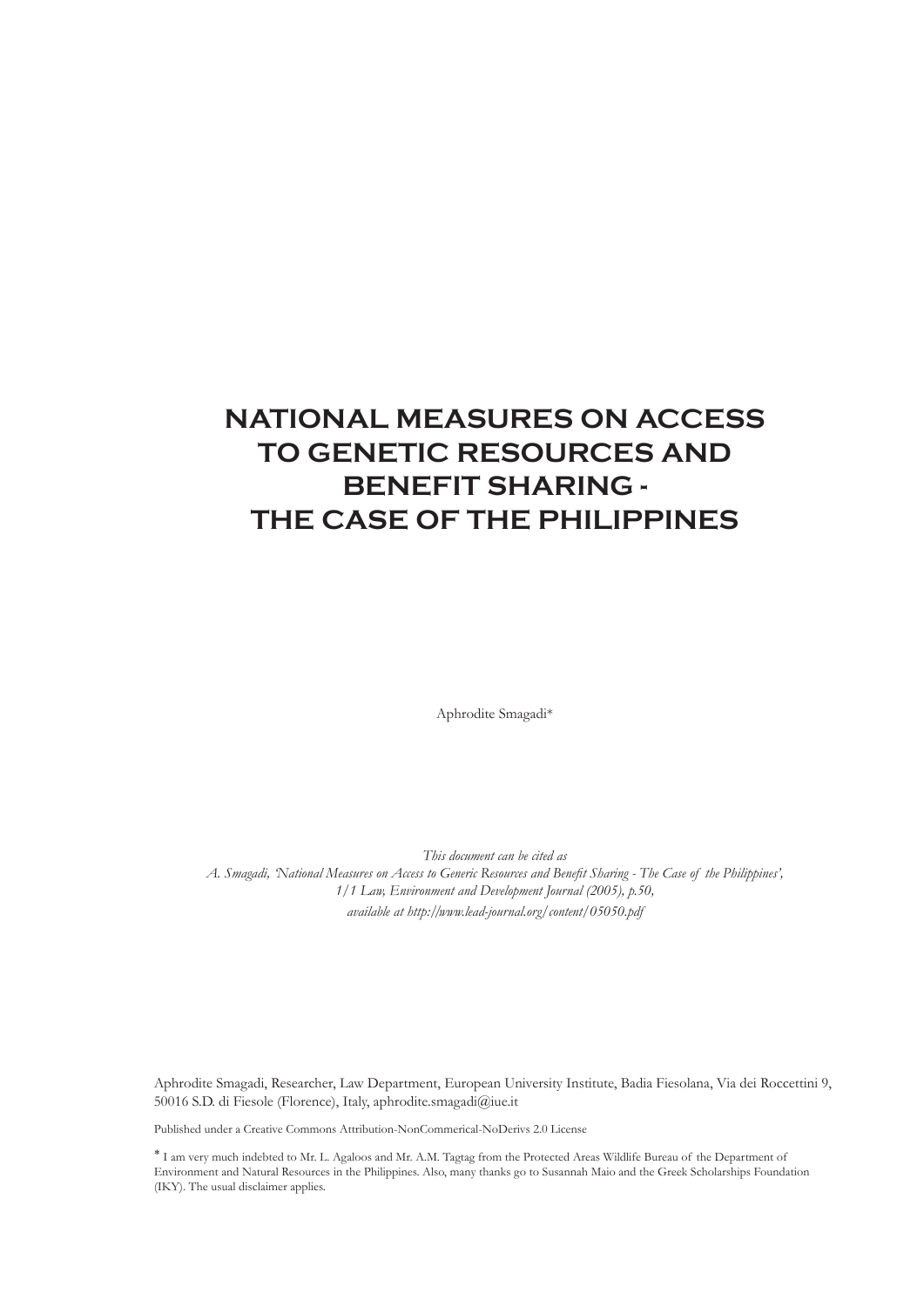#### **Table of Content**

| 1              | Introduction                                                                 | 52 |
|----------------|------------------------------------------------------------------------------|----|
| $\overline{2}$ | Access to genetic resources and benefit sharing                              | 53 |
|                | 2.1 Access to Genetic Resources                                              | 54 |
|                | 2.2 Benefit Sharing and Intellectual Property Rights                         | 55 |
|                | 2.3 Indigenous Peoples                                                       | 56 |
|                | 2.4 The Conference of the Parties and the Bonn Guidelines                    | 56 |
| 3              | Implementation options of the CBD Access and Benefit Sharing provisions      | 57 |
|                | 3.1 General Implementation Options                                           | 57 |
|                | 3.2 National Implementation Options                                          | 58 |
|                | 3.3 Regional Implementation Options                                          | 59 |
|                | 3.4 Information Exchange on Access and Benefit Sharing                       | 59 |
| 4              | Access and Benefit Sharing legislation in the Philippines                    | 60 |
|                | 4.1 Executive Order 247 and the Implementing Regulations                     | 61 |
|                | 4.2 The 1997 Indigenous Peoples' Rights Act                                  | 63 |
|                | 4.3 The Wildlife Act and its Implementing Rules (Bioprospecting Undertaking) | 63 |
| 5              | Evaluating Access and Benefit Sharing Legislation in the Philippines         | 66 |
|                | 5.1 Scope of the legislation                                                 | 66 |
|                | 5.2 The Stakeholders                                                         | 66 |
|                | 5.3 Procedures for Applying for Agreements and Obtaining PIC                 | 68 |
|                | 5.4 Sharing the benefits                                                     | 68 |
| 6              | Concluding remarks                                                           | 69 |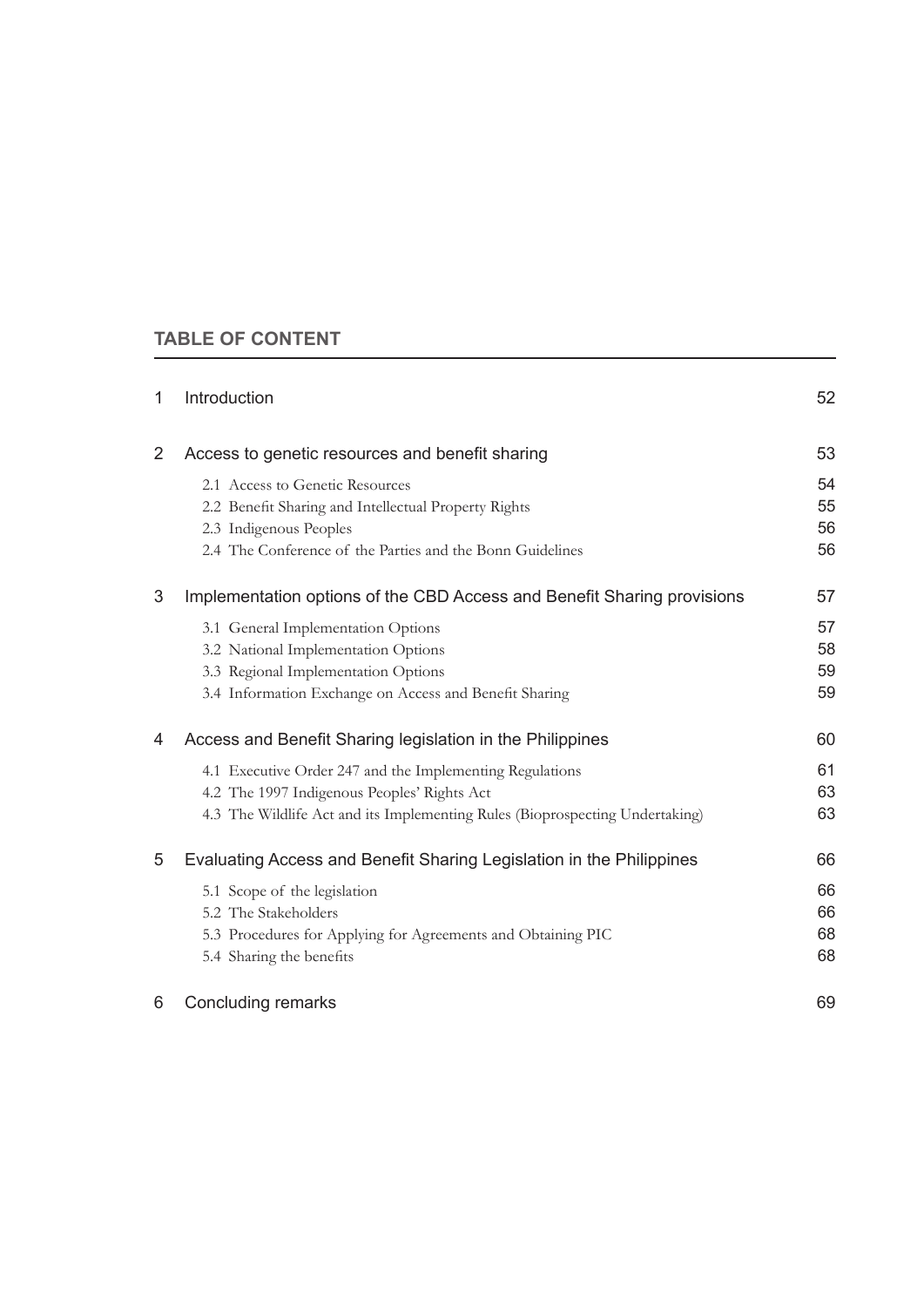# <span id="page-4-0"></span>**INTRODUCTIO**

The pace at which global biological wealth has become less diverse has speeded up in recent years, implying severe consequences for the future of the biological chain.<sup>1</sup> In an effort to counter this dangerous trend, states adopted in 1992 the Convention on Biological Diversity (CBD),<sup>2</sup> the first international instrument to address the problem of loss of biodiversity on a global scale. Until then, biodiversity issues were addressed through regional conservation treaties and agreements on the protection of certain species.3

The CBD was innovative in its objectives, which, according to Article 1, are not merely the conservation and sustainable use of biological resources, but also the fair and equitable sharing of the benefits arising from their utilisation. The Convention stresses the sovereignty that signatory states exert over the biological wealth within their jurisdiction and calls on them to enact national legislation that will contribute to fleshing out the provisions on access to genetic resources and benefit sharing.

The CBD constitutes an admission by the international community that industrialised countries have historically exploited developing countries' resources without providing adequate compensation. Before the CBD was adopted, countries rich in biological resources were in fact unable to benefit from the use that other countries made of their resources. As a result, many species and crops, like quinine, rubber and cocoa, were effectively smuggled abroad.4 Presently, there is a wide range of industries that use genetic resources and are active in 'bioprospecting', in other words active in the exploration and collection of biological resources for commercial purposes.<sup>5</sup> While the most prominent of these are certainly the pharmaceutical and agricultural industries, companies involved in the fields of botanical medicine, cosmetic and personal care, biotechnology, seed and crop protection, chemicals, and horticulture industries also play an important part.<sup>6</sup>

In this context, the term 'biopiracy' has emerged to describe the methods used by corporations from industrialised countries to claim ownership or otherwise take advantage of the genetic resources and traditional knowledge that exist in developing countries. Although broadly used by Non-Governmental Organisations (NGOs) and developing countries, this term remains rather controversial and imprecise, leading some experts to prefer the terms 'illegal access' and 'illegal use', both of which are used in the recently adopted Bonn Guidelines.7

The CBD also acknowledges the economic importance of genetic resources and biologically-derived materials, especially in relation to their biotechnological uses and applications, by reaffirming the authority of states to determine the physical access to genetic resources within their jurisdiction and to regulate benefit sharing derived from research on genetic resources. Part of the CBD's intent is to encourage states to preserve the biological resources within their jurisdiction by ensuring that both the state providing the resource and the state receiving it receive some of the profits deriving from its commercialisation. The application of economic incentives in the field of biodiversity has also been supported by the World Bank and, in

<sup>[1]</sup> E. O. Wilson, *The Diversity of Life* 215 (London: Allen Lane, 1993).

<sup>[2]</sup> Convention on Biological Diversity, Rio de Janeiro, 5 June 1992, 31 *Int'l Leg. Mat.* 818 (1992) [hereafter Biodiversity Convention].

<sup>[3]</sup> *See, e.g.*, Convention on International Trade in Endangered Species of Wild Fauna and Flora, Washington, 3 March 1973, 12 *Int'l Leg. Mat.* 1085 (1973), Convention on the Conservation of Migratory Species of Wild Animals, Bonn, 23 June 1979, 19 *Int'l Leg. Mat.* 15 (1980), Convention on Wetlands of International Importance Especially as Waterfowl Habitat, Ramsar, 2 February 1971, 11 *Int'l Leg. Mat.* 963 (1972) and Convention on the Conservation of Antarctic Marine Living Resources, Canberra, 20 March 1980, 19 *Int'l Leg. Mat.* 837 (1980).

<sup>[4]</sup> W. Lesser, *Sustainable Use of Genetic Resources under the Convention on Biological Diversity: Exploring Access and Benefit Sharing* 13 (New York: CABI Publishing, 1997).

<sup>[5]</sup> W. V. Reid et al., *Biodiversity Prospecting* (Washington, DC: World Resources Institute, 1993).

<sup>[6]</sup> K. Ten Kate and S. Laird, *The Commercial Use of Biodiversity – Access to Genetic Resources and Benefit-Sharing* (London: Earthscan, 1999).

<sup>[7]</sup> Bonn Guidelines on Access to Genetic Resources and Fair and Equitable Sharing of the Benefits Arising out of their Utilization, *Report of the Sixth Meeting of the Conference of the Parties to the Convention on Biological Diversity*, UN Doc. UNEP/ CBD/COP/6/20 (2002). *See also* G. Dutfield, *Intellectual Property, Biogenetic Resources and Traditional Knowledge* 52 (London: Earthscan, 2004).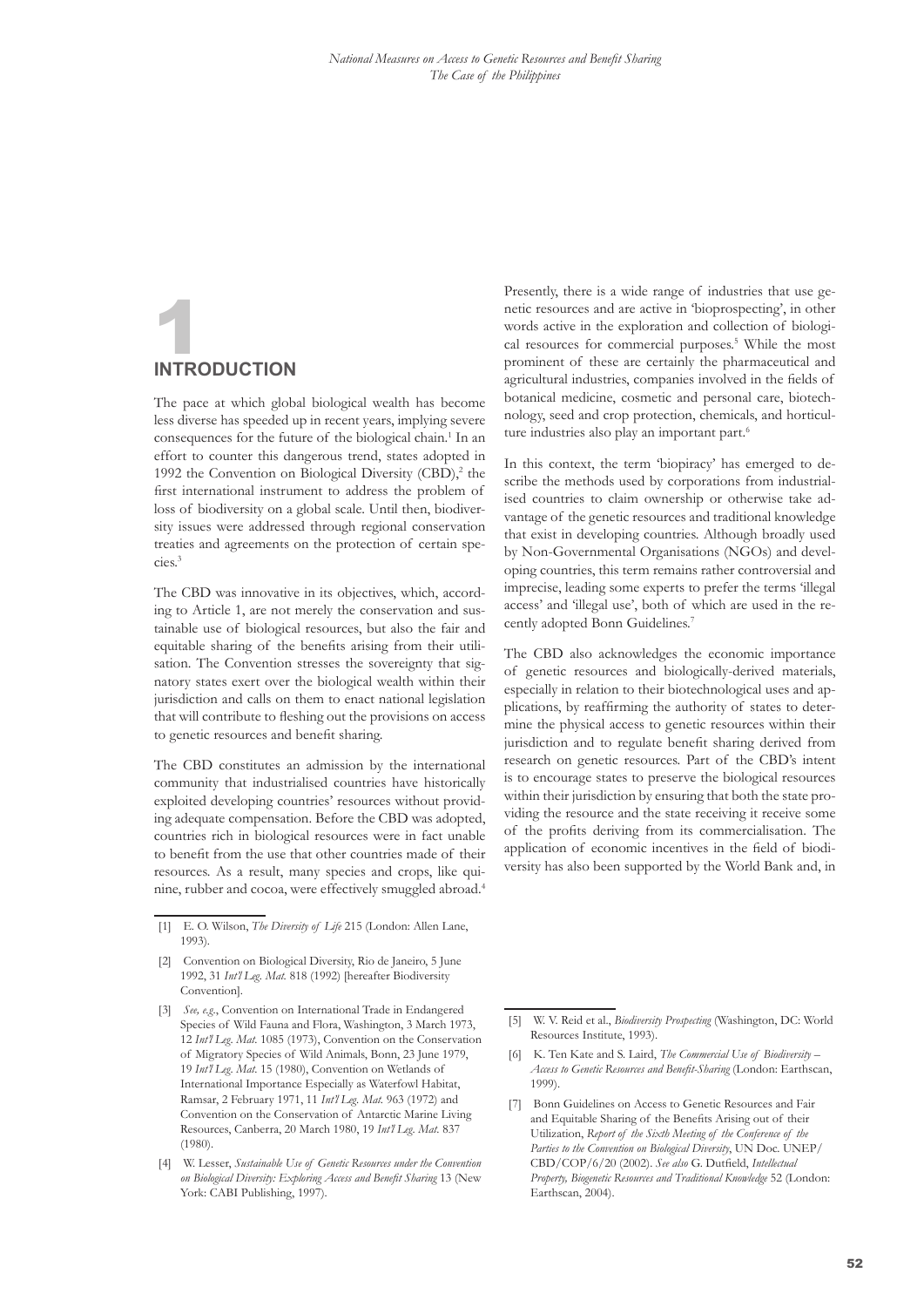<span id="page-5-0"></span>particular, by the Organisation for Economic Cooperation and Development (OECD).<sup>8</sup> Both organisations have recently added biodiversity-related projects and studies to their portfolios.

The Philippines was chosen for this study because it is the first country to have enacted access and benefit sharing legislation. As such, it has the longest experience with this issue and represents a valuable example worth observing and analysing. The aim of this article, however, is to find out whether it is efficient to regulate the access and benefit sharing of any given country's biological resources.

This paper starts by introducing the international access and benefit sharing framework shaped by the CBD and the Bonn Guidelines. After a short reference to the implementation strategies of the CBD's objectives regarding access to biological resources and benefit sharing, the paper describes, discusses, and evaluates the effectiveness of the Filipino legislation, in the hope of providing some guidance to policymakers engaged in similar efforts in other resource-rich countries.



## 2 **Access to genetic resources and benefit sharing**

Article 15 of the CBD is the basic article laying down the rules for regulating access to genetic resources and benefit sharing. Access rules to genetic resources regulate the procedures for obtaining the permission to do research on or with biological resources. Granting access to genetic resources does not necessarily imply sharing the benefits of subsequent use of genetic resources, even if the Article calls on negotiating parties to do so 'with the aim of sharing in a fair and equitable way the results of research and development and the benefits arising from the commer-

cial and other utilization of genetic resources'.9 Clearly, it is recommended that access agreements should provide a minimum level of protection of the commercial and noncommercial interests of member states.

The CBD's rules governing access encompass all types of biological and genetic resources irrespective of whether they are wild or domesticated, of animal, plant or microbial origin, situated in private or public land or water. However, there are some important exceptions. Firstly, access rules apply neither to genetic resources collected prior to the CBD's entry into force in a particular state nor to ex situ collections. Secondly, facilitated access to some plant genetic resources used in food and agriculture are subject to the specific rules set out by the International Treaty on Plant Genetic Resources for Food and Agriculture.<sup>10</sup> Thirdly, the Conference of the Parties to the CBD has interpreted the access and benefit sharing provisions in such a way as to exclude human genetic resources.<sup>11</sup>

Above all, Article 15 specifies the rights and obligations of states related to the access to genetic resources and their ultimate utilisation. The article authorises states to provide for the regulation of access to genetic resources, under the condition that national level provisions facilitate 'environmentally sound uses by other Contracting Parties'.12 Moreover, they must not 'impose restrictions that run counter to the objectives of this Convention'.13

Thus, the first two paragraphs of Article 15 establish an equilibrium between these rights and obligations. On the one hand, states have the right to determine the conditions for access to the genetic resources in their territory. On the other hand, they have the obligation to facilitate access of other member states to the genetic resources under their jurisdiction. Furthermore, the CBD states that access 'must be on mutually agreed terms' and 'subject to prior informed consent'.14 The states are then obliged to set the specific terms and conditions specifying these CBD objectives.

<sup>[9]</sup> Article 15(7), Biodiversity Convention, note 2 above.

<sup>[10]</sup> International Treaty on Plant Genetic Resources for Food and Agriculture, Rome, 3 November 2001.

<sup>[11]</sup> Conference of the Parties to the Convention on Biological Diversity, *Report of the Second Meeting of the Conference of the Parties to the Convention on Biological Diversity*, Decision II/11, Access to Genetic Resources, para.2, UN Doc. UNEP/CBD/COP/3/20 (1996).

<sup>[12]</sup> Article 15(2), Biodiversity Convention, note 2 above. [13] *Id.*

<sup>[14]</sup> Article 15(5), Biodiversity Convention, note 2 above.

<sup>[8]</sup> *See* International Bank for Reconstruction and Development, *Ensuring the Future – The World Bank and Biodiversity1998-2004* (Washington, DC: The World Bank, 2004), Organisation for Economic Co-operation and Development, *Handbook of Market Creation for Biodiversity: Issues in Implementation* (Paris: OECD, 2004) and Organisation for Economic Co-operation and Development, *Handbook of Biodiversity Valuation – A Guide for Policy Makers* (Paris: OECD, 2002).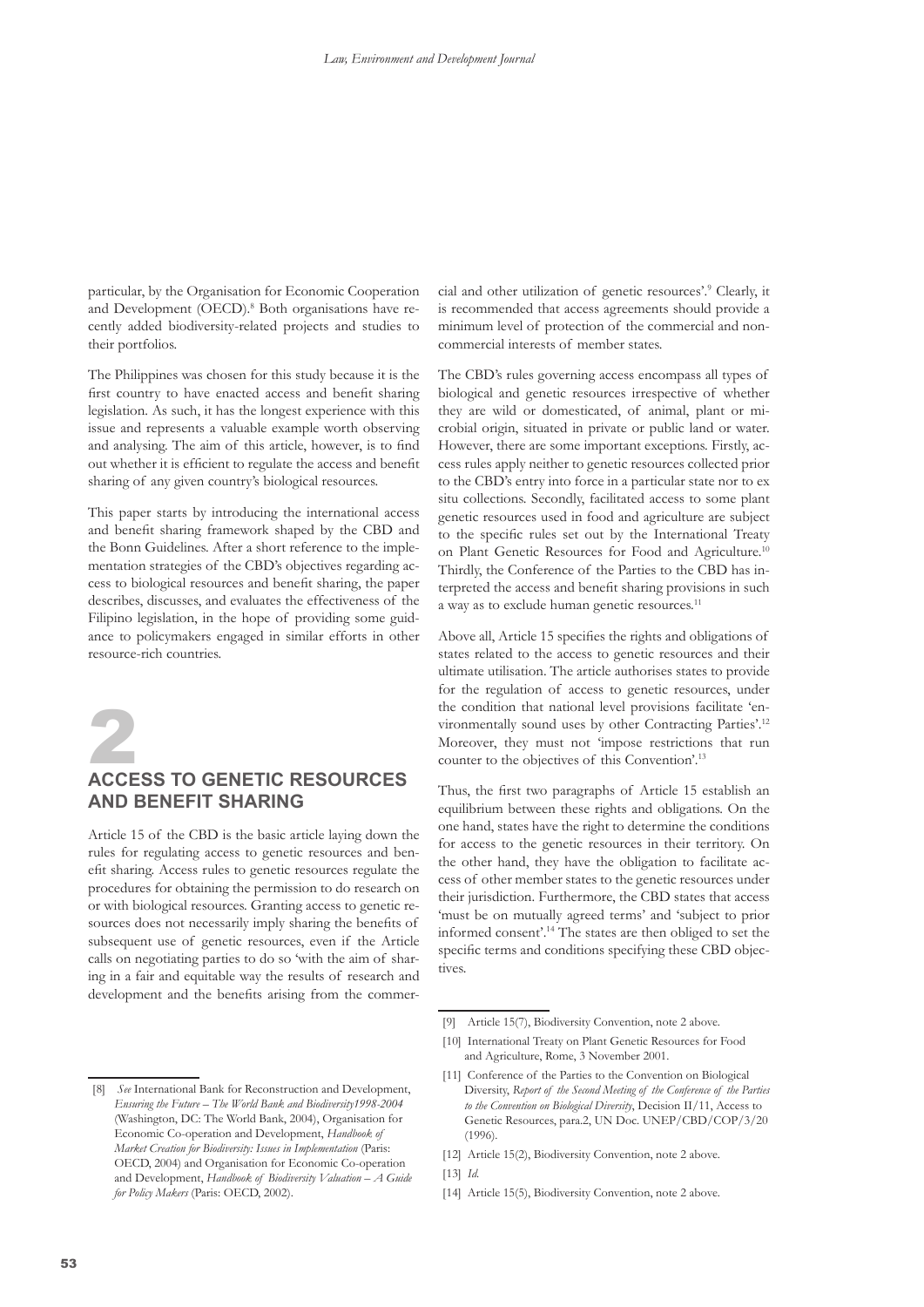<span id="page-6-0"></span>These principles provide an international legal basis for a quid pro quo arrangement whereby CBD Contracting Parties grant access to genetic resources in exchange for a fair and equitable share of the benefits derived from their use. Both international and national law are key tools in achieving this goal. It should be noted that the provisions contained in Article 15 are also linked to the provisions on access to and transfer of technology, exchange of information, technical and scientific cooperation, the handling of biotechnology and the distribution of its benefits, and financial resources and financial mechanisms.<sup>15</sup>

#### 2.1 Access to Genetic Resources

Access to genetic resources is premised on the three fundamental principles of state sovereignty over genetic resources, mutually agreed terms, and prior informed consent (PIC).

#### a. State Sovereignty and the Legal Status of Genetic Resources

Both Article 15 of the CBD and Agenda 21 establish clearly the sovereign right of states over genetic resources found within their borders and stress the duty to conserve biodiversity and promote sustainable development.<sup>16</sup> As explained in Agenda 21, states have the sovereign right to exploit their own biological resources pursuant to their environmental policies.

Before the CBD entered into force, genetic resources were considered part of the common heritage of humankind and thus freely available to everyone. This perception is essentially flawed because biogenetic resources within the territory of a country differ from classic common property resources, such as the high seas and airspace, which are not clearly circumscribed by national borders.17 Importantly, the view of genetic resources as a common heritage is not compatible with the exercise of state sovereignty.

The CBD reaffirms that states have accepted the greater responsibility that comes from having to regulate and manage access and benefit sharing. This relatively recent willingness to exercise control over biological resources contrasts markedly to past approaches largely due to the fact that states now feel the pressure of scarcity, while not long ago natural assets were perceived as abundant and conservation measures unnecessary.<sup>18</sup>

In view of ongoing changes, the FAO International Undertaking on Plant Genetic Resources<sup>19</sup> was revised in 1991 to align itself to the CBD and thus stated that 'the common heritage of mankind (...) is subject to the sovereignty of the states over their plant genetic resources'.<sup>20</sup>

It should be noted, however, that although the CBD highlights states' sovereign rights over genetic resources within their borders, it does not grant the state property rights over these resources. Issues related to property law are not addressed in the CBD, implying that such considerations should be treated in the relevant national legislation implementing the access provision of the Convention.<sup>21</sup> Thus, property law questions concerning biological resources must be legislated by the state to establish the legal status of genetic resources. Defining the ownership interest issue in access and benefit sharing regulation is particularly crucial because it clarifies who is entitled to negotiate, grant the PIC, and share in the benefits derived from the use of genetic resources.

#### b. Mutually Agreed Terms

According to Article 15(4) of the CBD, the Contracting Parties need to negotiate and agree on the terms of the access agreement -sometimes called the 'material transfer agreement' or 'academic/commercial research agreement'- that authorises access to genetic resources, controls subsequent use, and establishes the type of benefits to be returned. If the provider country claims ownership over genetic resources, then it is up to the state to negotiate the mutually agreed terms and enter into the agreement. Even if the state is not the owner, it can still exercise a certain

- [19] Article 1, International Undertaking on Plant Genetic Resources, FAO Conference Resolution 8/83, 22nd Session.
- [20] FAO Conference Resolution 3/91, 26<sup>th</sup> Session, International Undertaking on Plant Genetic Resources Annex III.
- [21] Glowka, note 17 above at p. 4 and 31.

<sup>[15]</sup> Articles 16, 17, 18, 19, 20 and 21, Biodiversity Convention, note 2 above.

<sup>[16]</sup> Report of the United Nations Conference on Environment and Development, UN Doc. A/CONF.151/26 (Vol. II) 103 (1992).

<sup>[17]</sup> Dutfield, note 7 above at p. 10 and L. Glowka, *A Guide to Designing Legal Frameworks to Determine Access to Genetic Resources* 4 (Gland: IUCN, 1998).

<sup>[18]</sup> A.C. Kiss, 'La notion de patrimoine commun de l'humanité', 175 *Recueil des Cours – Académie de droit international* 103, 194 (1983) and Lesser, note 4 above at p. 13.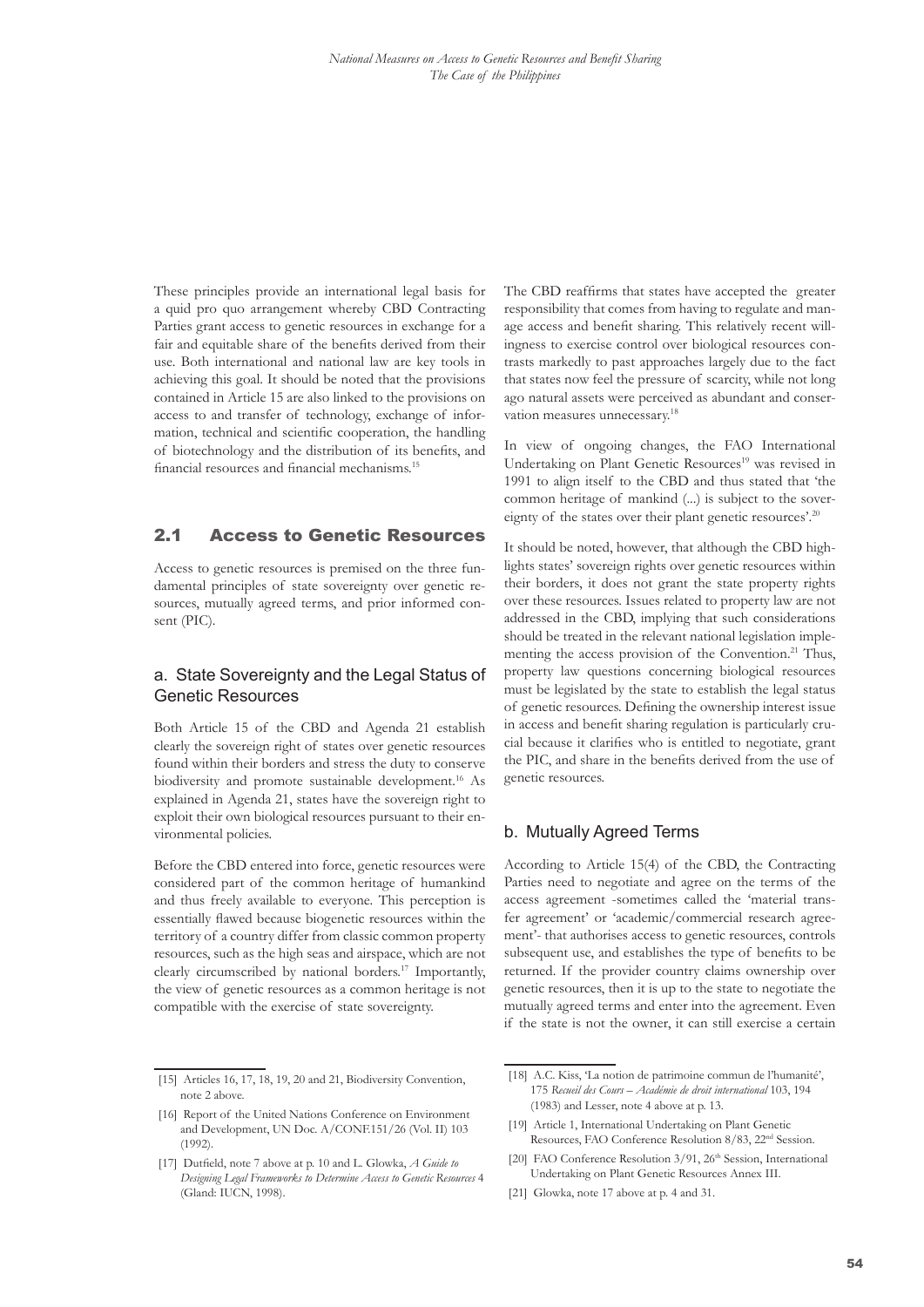<span id="page-7-0"></span>amount of control over agreements on genetic resources within its jurisdiction stipulated between the user and other private or communal parties by virtue of sovereignty rights.22

#### c. Prior Informed Consent

Article 15(5) of the CBD lays down the conditions regulating access to genetic resources in accordance with the notion of PIC. The potential user must inform the provider country of the intention to access and use genetic resources within the jurisdiction of the country before such activities have begun, and obtain consent to do so. The potential user must, therefore, provide information on the kind and quantity of the resource desired, as well as the time-frame and purpose of the activities. In order to facilitate this process, states must legally define the steps involved in the PIC procedure and designate a supervising administrative body to handle it. The procedure must be clear, ensure that sufficient information is communicated, and pave the way for mutually agreed terms.<sup>23</sup> Finally, PIC procedures should not only regulate access but also benefit sharing, thus fulfilling one of the CBD's main objectives.

The CBD considers the development of a legal PIC procedure as a prerequisite 'unless an individual state determines otherwise'. This exception refers to any access procedures, usually related to research, collection, import and export permits, that some countries may already have had in place before the CBD came into force. Although these pre-existing provisions may already be clear, detailed, and adequately meet the CBD requirements, it is recommended that they be reviewed and revised to take into account the benefit sharing aspect.

these provisions, the CBD calls on member states to carry out scientific research based on shared genetic resources,<sup>24</sup> share the results of research and development efforts and the benefits deriving from the commercial or other use of genetic resources,<sup>25</sup> engage in technology transfer,<sup>26</sup> ensure the participation of provider countries in biotechnological research,<sup>27</sup> and promote and advance priority access, on a fair and equitable basis, to the results and benefits arising from biotechnological research activities.<sup>28</sup>

Prior to the CBD and the introduction of specific international access and benefit sharing requirements, the allocation of benefits deriving from the trade of products developed from genetic material was governed solely by international intellectual property rights (IPR). This meant that patented products developed by the biotechnology industry on the basis of genetic material could reap all the benefits of commercialising the product without having to compensate the country of origin.29 To a certain extent, the CBD remedies this imbalance by upholding the right of all stakeholders to claim monetary benefits that arise from a (possibly patented) product derived from genetic resources. These include the industry, the provider country and, where applicable, indigenous peoples and other associated individuals/communities.

Like many other international instruments, the CBD offers guidelines to states on how to achieve fair and equitable sharing, but it does not actually require benefit sharing. Moreover, the CBD does not specify what are the benefits to be shared. These are assessed on a case-by-case basis and depend very much on local specificities. The way in which the CBD's principles are adopted and adapted by national legislations is, therefore, crucial in promoting effective and context-specific benefit sharing provisions.

#### 2.2 Benefit Sharing and Intellectual Property Rights

The main concern of the CBD is not so much to set the ground for access procedures, but to ensure that benefits arising from the utilisation of natural resources are shared and to address global equity considerations. This is achieved by linking the issues of access with that of the sharing of direct and indirect, monetary and non-monetary benefits. Apart from Articles 1, 15(6) and 15(7), benefit sharing is also dealt with in Articles 16, 19(1) and 19(2). Through

- [24] Article 15(6), Biodiversity Convention, note 2 above.
- [25] Article 15(7), Biodiversity Convention, note 2 above.
- [26] Article 16(3), Biodiversity Convention, note 2 above.
- [27] Article 19(1), Biodiversity Convention, note 2 above.
- [28] Article 19(2), Biodiversity Convention, note 2 above.
- [29] B. Dhar and R.V. Anuradha, 'Access, Benefit-Sharing and Intellectual Property Rights', 7 *J. World Intellectual Property* 597 (2004), Th. Cottier, 'The Protection of Genetic Resources and Traditional Knowledge: Towards more Specific Rights and Obligations in World Trade Law', 1 *J. Int'l Econ. L.* 555 (1998) and E.J. Asebey and J.D. Kempenaar, 'Biodiversity Prospecting: Fulfilling the Mandate of the Biodiversity Convention' 28 *Vanderbilt J. Transnational L.* 711 (1995).

<sup>[22]</sup> *Id.* at p. 9.

<sup>[23]</sup> *Id.* at p. 9 and 55.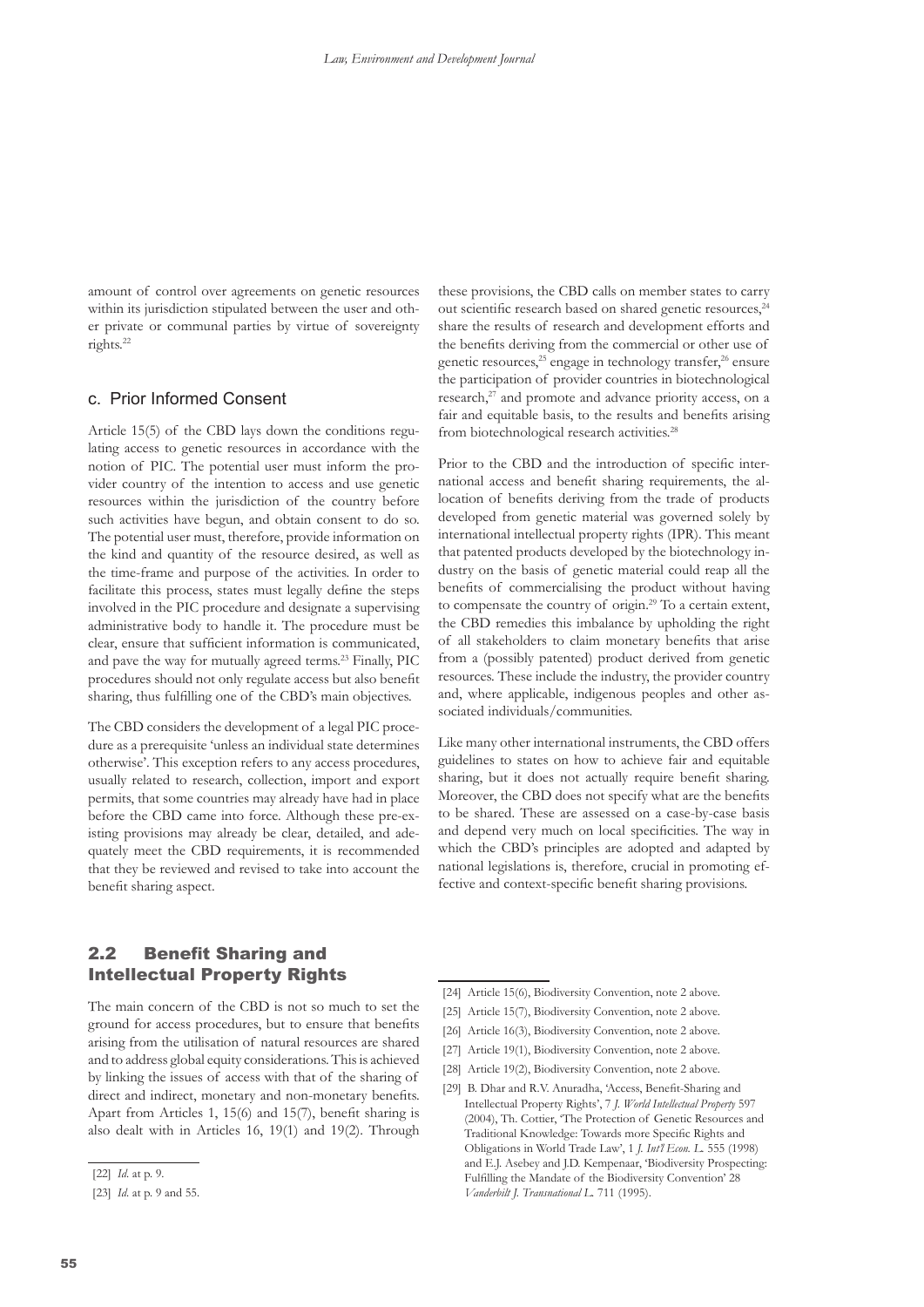<span id="page-8-0"></span>Another limitation of the CBD rests on the fact that it is an inter-governmental document that attempts to regulate access and benefit sharing agreements stipulated between private sector representatives and provider countries. Thus, it is also up to the industry to define what is 'fair and equitable'. Unless these matters are well regulated in national law, conflicts may arise between the user state's commitment to international obligations and its duty to protect the interests of its private sector.<sup>30</sup>

The Bonn Guidelines provide a more complete framework of benefit sharing by outlining procedures, listing the types of benefits that can be shared and the distribution, timing, and mechanisms that allow states to implement the Convention's principles through national legislative measures.31

#### 2.3 Indigenous Peoples

The CBD is mindful of the fact that in many countries rich in natural resources indigenous and local communities have, for many generations, been the stewards of biodiversity and developed biodiversity management techniques. As such, they cannot be left at the margins of international access and benefit sharing discussions. In recognition of the contributions to conservation and to the sustainable use of biological diversity made by the traditional practices of many local peoples, Article 8(j) of the CBD contains a provision that encourages, but does not require, the equitable sharing of benefits arising from the utilisation of the knowledge, innovations, and practices of indigenous and local communities. In this context, it is clear that rules regulating indigenous peoples' relationship with the state and with the international community come into play.<sup>32</sup>

Corollary to Article 8(j) is Article 10(c), which calls for the protection and encouragement of 'customary use of biological resources in accordance with traditional cultural practices that are compatible with conservation or sustainable use requirements'.

#### 2.4 The Conference of the Parties and the Bonn Guidelines

Beyond the above-mentioned stipulations, the CBD does not specify or give guidance on how fair and equitable benefit sharing is to be adhered to, which is why the Convention has been criticised for vagueness and lack of clarity. The interpretation and legal implementation of the rules set by the CBD for a ''fair and equitable'' sharing of benefits is currently a matter of discussion among specialists around the world since terms like 'equity' and 'fairness' raise many questions of a political and philosophical nature. What has become clear is that it is extremely difficult to define in detail the rights and obligations of all parties involved in the commercialisation of genetic resources. Equally clear is the fact that this task must be borne by states.

Having identified the problem, the Conference of the Parties (COP) gave a great deal of attention to the interpretation and implementation of Article 15. A panel of experts on access and benefit sharing was appointed<sup>33</sup> to define a common understanding of basic concepts and to explore all available options, and an Ad Hoc Open-ended Working Group was established with the mandate of developing guidelines.34 In October 2001, this Group met in Bonn, Germany, and developed a series of guidelines on access and benefit sharing, now known as the Bonn Guidelines, that were subsequently considered and adopted at the sixth meeting of the COP.<sup>35</sup> At the Seventh meeting of the COP a number of states stressed that the Ad Hoc Open-ended Working Group should focus on nego-

<sup>[30]</sup> Article 15(7), Biodiversity Convention, note 2 above.

<sup>[31]</sup> Section 1(4), Bonn Guidelines, note 7 above.

<sup>[32]</sup> See Draft United Nations Declaration on the Rights of Indigenous Peoples, UN Doc. E/CN.4/Sub.2/RES/1994/45 and International Labour Organization Convention No. 169 on Indigenous and Tribal Peoples, 27 June 1989, 28 *Int'l Leg. Mat.*1384 (1989). *See also* Sub-commission on the Promotion and Protection of Human Rights, Final Report of the Special Rapporteur, Erica-Irene A. Daes, Prevention of Discrimination: Prevention of Discrimination and Protection of Indigenous Peoples, Indigenous Peoples' Permanent Sovereignty over Natural Resources, UN Doc. E/CN.4/ Sub.2/2004/30 (2004).

<sup>[33]</sup> Conference of the Parties to the Convention on Biological Diversity, *Report of the Fourth Meeting of the Conference of the Parties to the Convention on Biological Diversity*, Decision IV/8, Access to Genetic Resources, UN Doc. [UNEP/CBD/COP/4/27](http://www.biodiv.org/doc/meetings/cop/cop-04/official/cop-04-27-en.pdf) (1998).

<sup>[34]</sup> Conference of the Parties to the Convention on Biological Diversity, *Report of the Fifth Meeting of the Conference of the Parties to the Convention on Biological Diversity*, Decision V/26, Access to Genetic Resources, para. 10 and 11, UN Doc. UNEP/CBD/ COP/5/23 (2000).

<sup>[35]</sup> Conference of the Parties to the Convention on Biological Diversity, *Report of the Sixth Meeting of the Conference of the Parties to the Convention on Biological Diversity*, Decision VI/24, Access and Benefit-sharing as Related to Genetic Resources, UN Doc. UNEP/CBD/COP/6/20 (2002).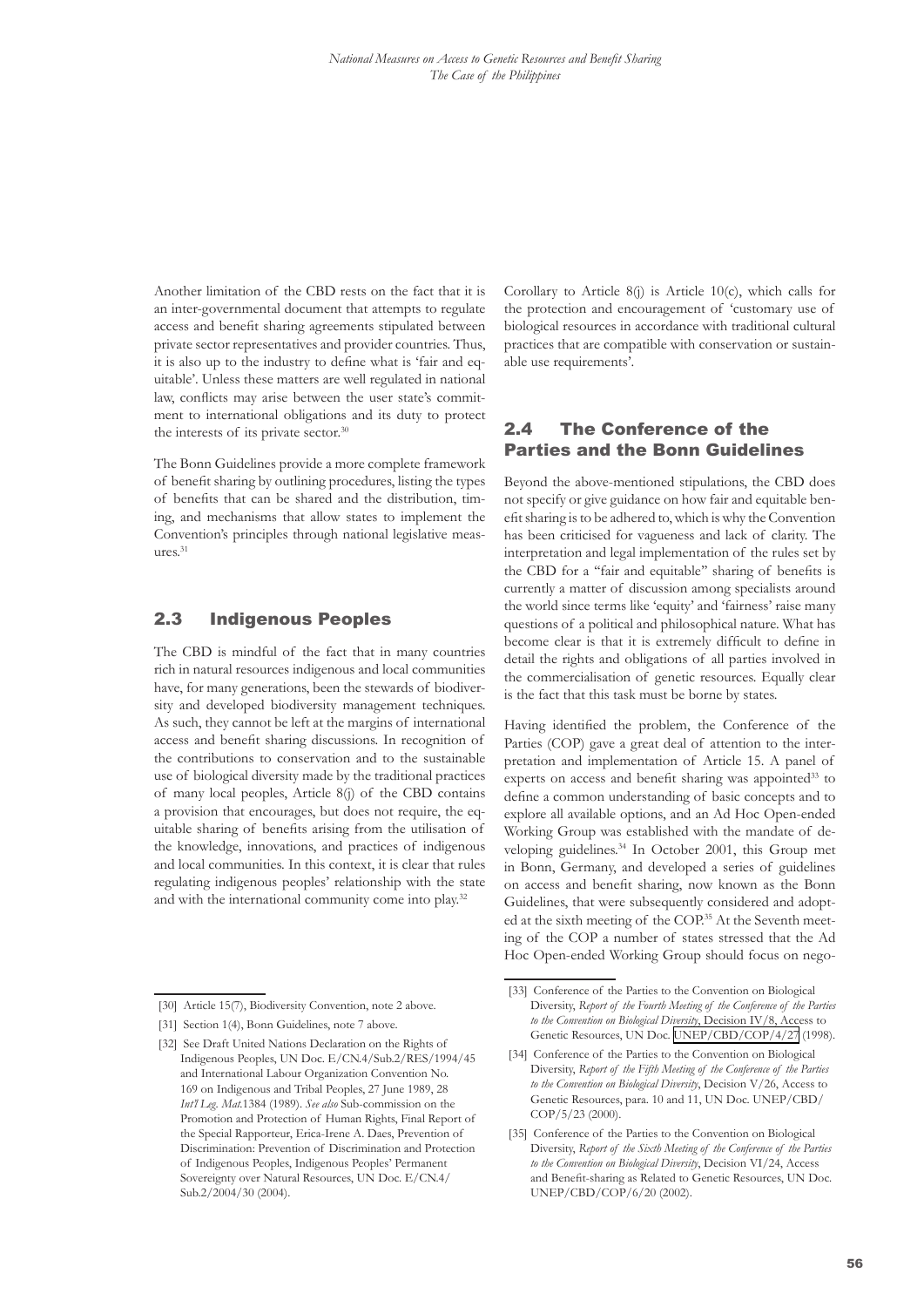<span id="page-9-0"></span>tiating an international regime on access and benefit sharing.36 Such a recommendation was clearly influenced by the outcomes of the 2002 World Summit on Sustainable Development, which called for the development, 'within the framework of the Convention on Biological Diversity [and] bearing in mind the Bonn Guidelines, [of] an international regime to promote and safeguard the fair and equitable sharing of benefits arising out of the utilisation of genetic resources'.37

In spite of the difficulties encountered in negotiating such an international regime, the Bonn Guidelines proposed by the Ad Hoc Open-ended Group have been accepted as the major instrument in the field of access and benefit sharing adopted by the Parties to the CBD. They are a non-binding legal instrument that focuses on the enhancement of national policy, administrative, and legal processes concerning access and benefit sharing. They cover most, if not all, of the relevant issues including general provisions, roles and responsibilities, stakeholders' participation, provisions regarding suggested elements for Material Transfer Agreements (MTAs), monetary and non-monetary benefits, as well as draft elements for an action plan for capacity building. They also clearly describe the various steps of the whole access and benefit sharing process and provide elaborate instructions for the development of national legislation capable of addressing issues such as mutually agreed terms, PIC, focal points, and benefit sharing.

Particularly interesting is the stance of the Bonn Guidelines towards the users of genetic resources, because they explicitly state the need for developed countries to ensure that the interests of the provider countries are respected and considered.38 The common but differentiated responsibility that the CBD assigns to countries calls for an exploration of how users of resources may contribute to the fulfilment of the CBD's access and benefit sharing objectives. The Guidelines suggest that user countries adopt measures that include the PIC procedure and that they oblige would-be patent holders to disclose, in intellectual property rights applications, the origin of resources used. Actions and effective measures in user countries may help to moderate tensions among all countries by reducing the burden of provider countries, which are otherwise forced to exert control through the application of extremely restrictive measures.<sup>39</sup>

Another important aspect of the Bonn Guidelines is that they offer a bilateral solution that complements the multilateral system of the already-mentioned Food and Agriculture Organisation's International Treaty on Plant Genetic Resources, which deals with the administration of plant genetic resources with the objective of ensuring food security.<sup>40</sup>

It should be noted that it was possible to include much more detailed provisions in the Bonn Guidelines than in the CBD because of its non-binding nature as governments are more generous and inclined to accept elaborate rules when these rules are only meant as a guide. Nevertheless, the Guidelines also include many areas that have still not been agreed upon such as the use of terms, the measures for verification of compliance with the Guidelines' provisions on PIC, or how to deal with genetic resources that have been synthesised into another form and then commercialised, like pharmaceuticals.

### **3**<br>IMPLEMENTATION OPTIONS OF THE **CBD Access and Benefit Sharing provisions**

#### 3.1 General Implementation **Options**

The CBD's objectives could be implemented through the following mechanisms:

<sup>[36]</sup> Conference of the Parties to the Convention on Biological Diversity, *Report of the Seventh Meeting of the Conference of the Parties to the Convention on Biological Diversity*, Decision VII/19, Access and Benefit-sharing as Related to Genetic Resources (Article 15), UN Doc. UNEP/CBD/COP/7/21 (2004).

<sup>[37]</sup> Para. 44(o), World Summit on Sustainable Development, Plan of Implementation, 4 September 2002, UN Doc. A/ CONF<sub>199</sub>/20.

<sup>[38]</sup> Section II (Roles and Responsibilities in Access and Benefit-Sharing pursuant to Article 15 of the Convention on Biological Diversity) C. Responsibilities, paragraphs 16-17, Bonn Guidelines, note 7 above.

<sup>[39]</sup> S. Louafi and J. F. Morin, 'International Governance of Biodiversity: Involving all the Users of Genetic Resources', 5 *Les Synthèses de l'IDDRI* (February 2004).

<sup>[40]</sup> *See* W. B. Chambers, 'Emerging International Rules on the Commercialization of Genetic Resources – The FAO International Plant Genetic Treaty and CBD Bonn Guidelines', 6 *J. World Intellectual Property* 314 (2003).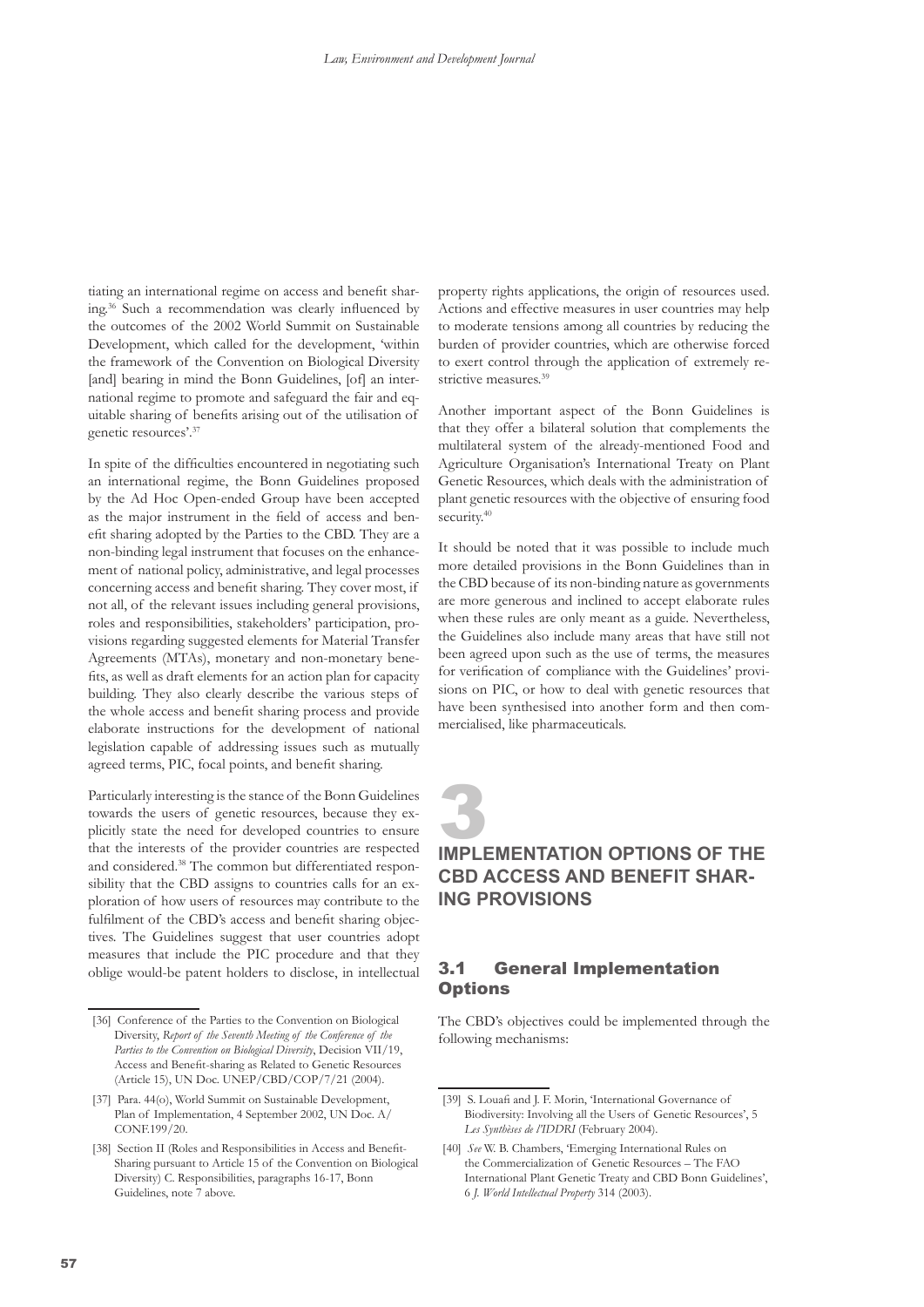<span id="page-10-0"></span>a) The development of an international binding instrument to regulate access and benefit sharing procedures. Following the call of the World Summit on Sustainable Development for an international access and benefit sharing regime,<sup>41</sup> negotiations have started in various international fora, such as the CBD, the FAO and the World Intellectual Property Organisation (WIPO);

b) Regional agreements/national measures addressing access and benefit sharing;

c) Private practices/professional society standards, such as codes of conduct and research guidelines.

 The implementation of the fairness and equity principles of the CBD is especially difficult for several reasons. First of all, concepts of fairness and equity are subjective and have different meanings in different places and at different points in time. Unfortunately, the CBD does not provide a definition of what it considers to be 'fair and equitable'.<sup>42</sup> In the elaboration of more precise rules on access and benefit sharing, this uncertainty on the interpretation of 'fairness and equity' has an impact upon the public policy choices on property and intellectual property rights and influences the final private or public law solutions.<sup>43</sup>

Secondly, there are many stakeholders involved, including states, local communities, the private sector, and civil society, all of whom need to be considered in negotiating agreements. Thirdly, there is the problem of how to define and evaluate the value of genetic resources, which is not intrinsic to the resource itself and must therefore be decided by authorities. The final decision will necessarily affect the regulatory effort.

Overall the final and heaviest burden of regulating access and benefit sharing procedures falls on the state and national legislation.

#### 3.2 National Implementation **Options**

Several countries have passed laws on access to biological resources or are in the process of doing so.44 These laws typically focus on research, collection, or exportation, but do not address the key issue of how to ensure the sharing of benefits derived from the use of genetic resources contained in biological specimens. Even 12 years after the CBD came into force, existing or emerging national legal frameworks determining access to genetic resources and benefit sharing continue to experience problems. The Philippines is but one example of this reality.

A variety of strategies have emerged in provider countries with the aim of establishing access and benefit sharing measures within their jurisdiction.45 The first of these is the introduction of a comprehensive law through either a parliamentary procedure or a presidential or legislative order in accordance with national law.46

A second strategy takes the form of a new set of laws for the implementation of a much broader set of objectives, such as the establishment of a basic framework for enacting the CBD or the pursuance of general sustainable development principles, together with the development of special provisions on access and benefit sharing.<sup>47</sup>

A third strategy is to amend existing laws that were initially conceived for other purposes but that touch on access and benefit sharing issues. An example is the Indonesian Government's Regulation on Plant Seed Management. Although its main objective is to ensure the good quality of seeds, its provisions on plant seed management contain clauses concerning the introduction and supply of seeds and the propagation of material to, from, and within the country. The advantage of amending existing laws to include, for example, provisions on PIC and mutually agreed

<sup>[44]</sup> *See* database on access and benefit sharing measures available at the Convention on Biological Diversity web site at: http:// www.biodiv.org/programmes/socio-eco/benefit/measures. aspx. There is a large bibliography on the national implementation of the ABS. *See, e.g.*, J. Mugabe et al. eds., *Access to Genetic Resources – Strategies for Sharing Benefits* 94 (Nairobi: ACTS, 1997), G. Henne*, Genetische Vielfalt als Ressource – Die Regelung ihrer Nutzung* 228 (Baden-Baden: Nomos, 1998), and Lesser, note 4 above at p. 52.

<sup>[45]</sup> Glowka, note 17 above at p. 23 and Conference of the Parties to the Convention on Biological Diversity, Note by the Executive Secretary, Access to Genetic Resources, UN Doc. UNEP/CBD/COP/3/20 (1996).

<sup>[46]</sup> *Id.*

<sup>[47]</sup> *Id.*

<sup>[41]</sup> World Summit on Sustainable Development, note 37 above**.**

<sup>[42]</sup> Dutfield, note 7 above at p. 45 and M. Byström, P. Einarsson and G.A. Nycander, Fair and Equitable: Sharing the Benefits from Use of Genetic Resources and Traditional Knowledge (Swedish Scientific Council on Biological Diversity, 1999).

<sup>[43]</sup> S. Peña-Nera, C. Dieperink, and H. Addink, 'Equitable Sharing Benefits from the Utilization of Natural Genetic Resources: The Brazilian Interpretation of the Convention on Biological Diversity, 6 *Electronic J. Comparative Law* (2002), available at http://www.ejcl.org/63/abs63-2.html.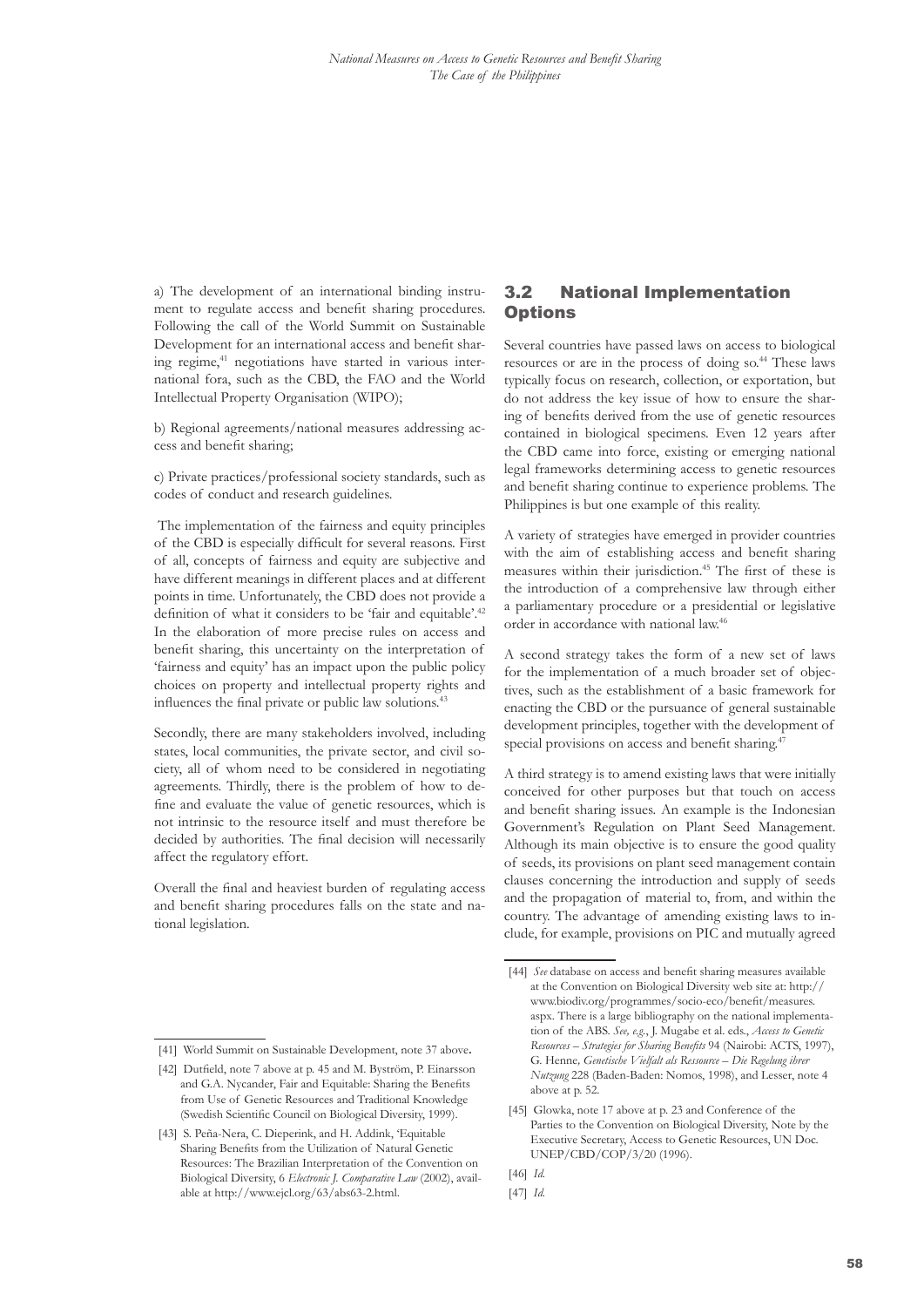<span id="page-11-0"></span>terms is that the legal framework is developed on the basis of pre-existing administrative structures, policies, and institutions. Such a solution is clearly cost and time-effective, although one drawback is that internal competencies have to be redrawn.<sup>48</sup>

Fourthly, there are national framework provisions. These can justify an export ban on genetic resources, for example, until the effective national legislation is fully in place. As long as the ban allows the state to achieve a legislation that provides for effective access and benefit sharing control, this action does not contradict Article 15 of the CBD. Given the vast differences in national framework provisions that have been adopted by countries worldwide, it is not possible to draw general conclusions regarding their effectiveness.49

A fifth option, one that has been implemented in the absence of national legislation on this matter, has been the stipulation of individual bioprospecting contracts. The major problem with these contracts is that they are conditional on the source country's authority over how genetic resources are disposed of in accordance with domestic law. Furthermore, bioprospecting contracts agreed upon between private persons or entities and local communities, individuals, or scientific institutions do not always guarantee the balanced and fair participation of all signatories.<sup>50</sup>

#### 3.3 Regional Implementation **Options**

At the regional level, there are currently four agreements related to access and benefit sharing. Firstly, the Andean Pact Decision 391 on the Common Regime on Access to Genetic Resources is a legally binding and elaborate instrument. The next two are the draft Central American Agreement on Access to Genetic Resources and Biochemicals and related Traditional Knowledge and the draft ASEAN framework Agreement on Access to Biological and Genetic Resources. Finally, the African Model Law for the Protection of the Rights of Local Communities, Farmers and Breeders, and for the Regulation of Access

to Biological Resources provides a model for the African countries and it also addresses issues such as farmers' rights, plant breeders' rights and community rights and responsibilities.<sup>51</sup>

Regional measures are very useful because they allow neighbouring provider countries with similar types of biological wealth to set the same access and benefit sharing conditions to user countries. This group agreement avoids the pitfalls of comparative disadvantage between countries and thus strengthens the regime promoted by the CBD.

#### 3.4 Information Exchange on Access and Benefit Sharing

At its Sixth Meeting in April 2002, the Conference of the Parties invited all member states and relevant organisations to submit information on existing measures on access and benefit sharing.52 Although most Parties did not respond to this call, the CBD Secretariat carried out research based on official sources and government websites. The results were compiled into a database that, as of October 2004, included information on 26 countries.<sup>53</sup>

The Conference of the Parties also provided the Ad Hoc Open-ended Working Group with the mandate to carry out, 'inter alia, an analysis of existing legal and other instruments at national, regional and international levels relating to access and benefit-sharing'.54 The Working Group had its first meeting in Bangkok in February 2005.<sup>55</sup>

<sup>[48]</sup> *Id*.

<sup>[49]</sup> *Id.*

<sup>[50]</sup> *Id.*

<sup>[51]</sup> Para. 76, Ad Hoc Open-ended Group on Access an Benefit-sharing, Conference of the Parties to the Convention on Biological Diversity*,* Note by the Executive Secretary, Analysis of Existing National, Regional and International Legal Instruments relating to Access and Benefit-sharing and Experience gained in their Implementation, including Identification of Gaps, UN Doc. UNEP/CBD/WG-ABS/3/2  $(2004)$ 

<sup>[52]</sup> Decision VI/24 D, Paragraph 6, note 35 above.

<sup>[53]</sup> *See* Database on access and benefit sharing, note 44 above.

<sup>[54]</sup> *See* Decision VII/19, Section D, Preamble, note 36 above.

<sup>[55]</sup> Ad Hoc Open-ended Group on Access and Benefit-sharing, note 51 above.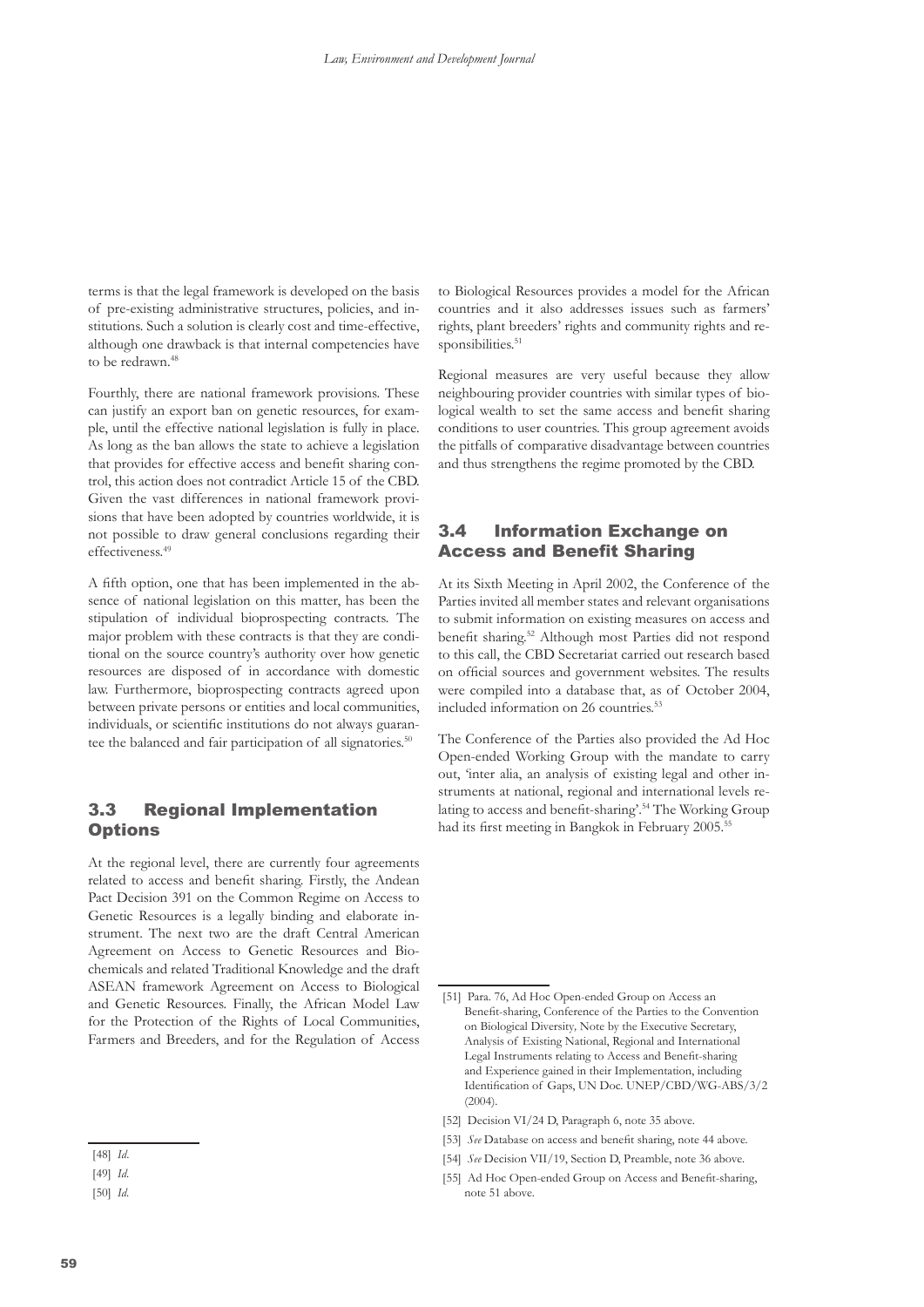### <span id="page-12-0"></span>**AccESS AND BENEFIT SHARI legislation in the Philippines**

The Philippines is one of the richest Southeast Asian countries in terms of biodiversity but, lately, it has experienced a veritable biological 'meltdown',56 in part because of illegal bioprospecting activities in 2000, for example, three French scientists masquerading as ecotourists were caught trying to smuggle medicinal plants out of the country.<sup>57</sup>

The Philippines started regulating bioprospecting activities before 1995. The principal agency charged with supervising collection and taxonomy activities is the National Museum of the Philippines. Established in 1901 as an ethnography and natural history museum, its mandate was later broadened to encompass arts and science.<sup>58</sup>

In 1987, the Department of Environment and Natural Resources (DENR) was given increased responsibilities with the creation of the Protected Areas Wildlife Bureau (PAWB). In addition, in 1990, government agencies and academic institutions adopted a memorandum of agreement entitled 'Guidelines for the Collection of Biological Specimens in the Philippines', which was mainly an administrative coordination and permit system. Since this system was far from being a regulatory framework for bioprospecting, the usefulness of the memorandum proved limited.59 Later, Filipino scientists pushed for the development of bioprospecting legislation that could really put an end to the 'exploitation' of the country's genetic resources by foreigners. This eventually led to the adoption of Presidential Executive Order 247 Prescribing Guidelines and Establishing a Regulatory Framework for the Prospecting of Biological and Genetic Resources, their By-products and Derivatives, for Scientific and

Commercial Purposes.<sup>60</sup> According to the mandate of Section 15 of the EO 247, the document was further clarified by the Implementing Rules and Regulations on the Prospecting of Biological and Genetic Resources (DENR Administrative Order 96-20, 21 June 1996) formulated by the Inter-Agency Committee, in force since June 1996 (Implementing Regulations). Together, the EO 247 and the Implementing Regulations established the first detailed legal framework for bioprospecting and access to biological resources.

The second detailed legal framework in the Philippines was introduced by the 2001 Wildlife Resources Conservation and Protection Act together with its 2004 Implementing Rules and Regulations,<sup>61</sup> and, more recently, by the 2004 Draft Guidelines for Bioprospecting Activities in the Philippines. The Draft Guidelines were issued according to Section 14 of the Wildlife Act and Rule 14(1) or Section 14 of the Implementing Rules to the Wildlife Act, which states that the Department of Environment and Natural Resources, the Department of Agriculture and the Palawan Council for Sustainable Development 'must issue joint guidelines specific for bioprospecting'.

These new laws repeal any conflicting provisions in the EO 247 and are expected to bring about a significant reform to Filipino bioprospecting legislation, especially through the 2004 Draft Guidelines, despite the fact that at the moment they only have the status of a Code of Conduct and are not binding.

In addition, the use of biological resources is affected by a number of other laws, including the Indigenous Peoples' Rights Act, the National Integrated Protected Area System Act, the Traditional and Alternative Healthcare Act, and the National Museum Act.<sup>62</sup> Although these laws usually conform to the EO 247 regime, they could, in some cases, influence the legal force or interpretation of the primary access and benefit sharing law. As will be demonstrated

- [61] The 2001 Republic Act No. 9147 (Section 14) and the 2004 Implementing Rules and Regulations (Chapter III - Section 14) of Republic Act No. 9147 (IRR, Joint DENR-DA-PCSD Administrative Order 01, 18 May 2004).
- [62] Respectively, Republic Act 8371, 29 October 1997, Republic Act 7586, 1 June 1992, Republic Act 8423, 9 December 1997 and Republic Act 8492, 12 February 1998.

<sup>[56]</sup> K. Liebig et al., Governing Biodiversity – Access to Genetic Resources and Approaches to Obtaining Benefits from their Use: The Case of the Philippines 30 (Bonn: German Development Institute, Reports and Working Papers 5/2002, 2002) and C.V. Barber and A.G.M. La Viña, 'Regulating Access: The Philippines Experience', *in* J. Mugabe et al. eds, *Access to Genetic Resources: Strategies for Sharing Benefits* 116, 121 (Nairobi: ACTS, 1997).

<sup>[57]</sup> R. Dalton, 'Bioprospects less than Golden', 429 *Nature* 598  $(2004)$ 

<sup>[58]</sup> Barber and La Viña, note 56 above at p. 115, 121.

<sup>[59]</sup> *Id.*

<sup>[60]</sup> EO 247, 18 May 1995 which entered into force on 18 May 1995. *See also* K. Swiderska, E. Dano and O. Dubois, Developing the Philippines' Executive Order No. 247 on Access to Genetic Resources, Participation in Access and Benefit-Sharing Policy 7 (London: International Institute for Environment and Development, 2001).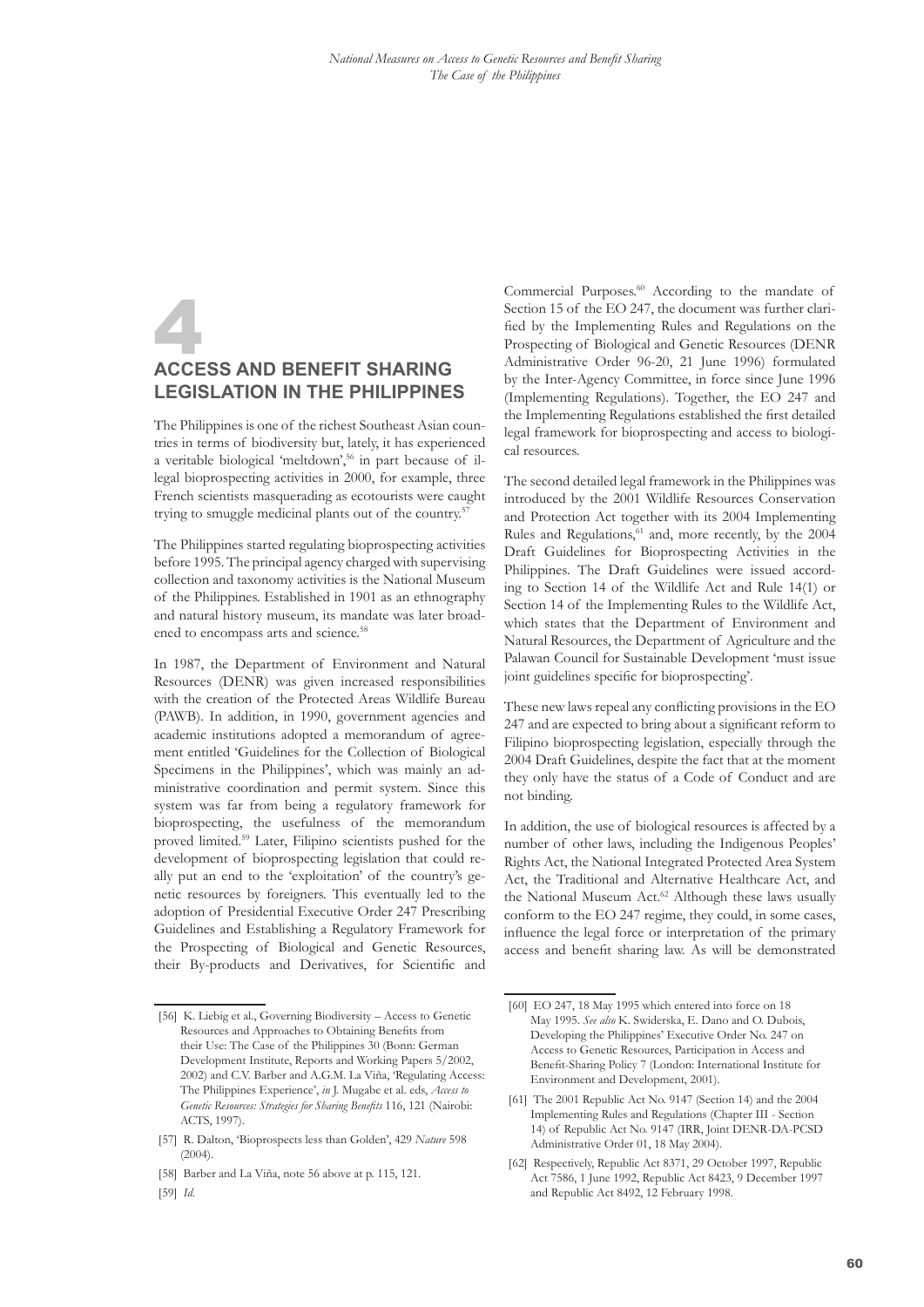<span id="page-13-0"></span>below, the IPRA has had a particular influence on the Executive Order. Considering that the Draft Guidelines for Bioprospecting are soon going to become law, potential inconsistencies are highlighted here.

Taking into account that the CBD only came into force in 1993, the Philippines enacted access and benefit sharing legislation very quickly and comprehensively, to the point that some foreign bioprospectors have sternly criticised Filipino legislation as over-ambitious.<sup>63</sup>

In the following sections, the access and benefit sharing regulatory environment in the Philippines will be described and evaluated. This regulatory framework is understood as comprising the EO 247, the Indigenous Peoples' Rights Act, and the Wildlife Act with the Draft Guidelines based on the Wildlife Act's Implementing Rules.

#### 4.1 Executive Order 247 and the Implementing Regulations

The preamble of the EO expressly refers to Article 16 of the CBD and to the rights of indigenous cultural communities in the Philippines to preserve their knowledge and practices put, directly or indirectly, to commercial use. The four basic elements in this law involve the establishment of the Inter-Agency Committee (IAC), a scheme for mandatory research agreements, a regulation on achieving PIC from local communities, and requirements on conforming to environmental protection standards.<sup>64</sup>

#### a. Scope of the law

The scope of the EO is defined in the Implementing Regulations. Accordingly, the EO 247 governs all biological and genetic resources in the 'public domain', namely in the water and lands owned by the state that have not been declared alienable and disposable.<sup>65</sup> Further, it governs naturally-growing plants in private lands that are used for bioprospecting with a view to the discovery, research,

[65] Implementing Regulations, Section 2(z).

or use of resources in the pharmaceutical, agricultural, or other commercial sector irrespective of whether the users are foreign or national individuals, entities, or government or private organisations.<sup>66</sup> Since traditional uses fall beyond the scope of the law, land races and animal races are not contemplated in the Implementing Regulations.<sup>67</sup>

#### b. The prior informed consent procedure

The concept of PIC plays a key role in the application processes of both academic and commercial research agreements provided for in the EO and detailed in the Implementing Rules.<sup>68</sup>

According to the regulations, the location and legal status of the collection area determine who must be asked for PIC. A copy of the application proposal must be delivered to the local governmental unit responsible for the collection of resources found on communal land. This unit can be represented by the head of the local and/or indigenous cultural community or communities that may be affected, the protected area's management board, or a private landowner. The latter have 60 days to decide whether to raise objections, after which time further action on the application procedure may be taken.

The EO requires that biological and genetic resources prospecting within the borders of ancestral lands and indigenous cultural communities shall be allowed only once the PIC of the concerned communities has been obtained in accordance with their customary laws. The Implementing Regulations define indigenous cultural communities or indigenous peoples as a

> *homogenous society identified by self-ascription and ascription by others who have continuously lived as community on mutually bounded and defined territory, sharing common bonds of language, customs, traditions and other distinctive cultural traits, and who, through resistance to the political, social and cultural inroads of colonization, became historically differentiated from the majority of Filipinos.69*

<sup>[63]</sup> Liebig et al., note 56 above at p. iii.

<sup>[64]</sup> C.V. Barber, L. Glowka and A.G.M. La Viña,'Developing and Implementing National Policy Measures for Genetic Resources Access Regulation and Benefit-sharing', *in* S.A. Laird ed., *Biodiversity and Traditional Knowledge – Equitable Partnerships in Practice* 363, 404 (London: Earthscan, 2002), Liebig et al., note 56 above at p. 31, Swiderska et al., note 60 above at p. 28 and Henne, note 44 above at p. 230.

<sup>[66]</sup> Implementing Regulations, Section 3.

<sup>[67]</sup> Implementing Regulations, Section 3(1)b.

<sup>[68]</sup> EO, Section 4 and Implementing Regulations, Section 2(1)w (PIC definition) and Sections 6(1)3 and 7.

<sup>[69]</sup> Implementing Regulations, Section 2(1)r.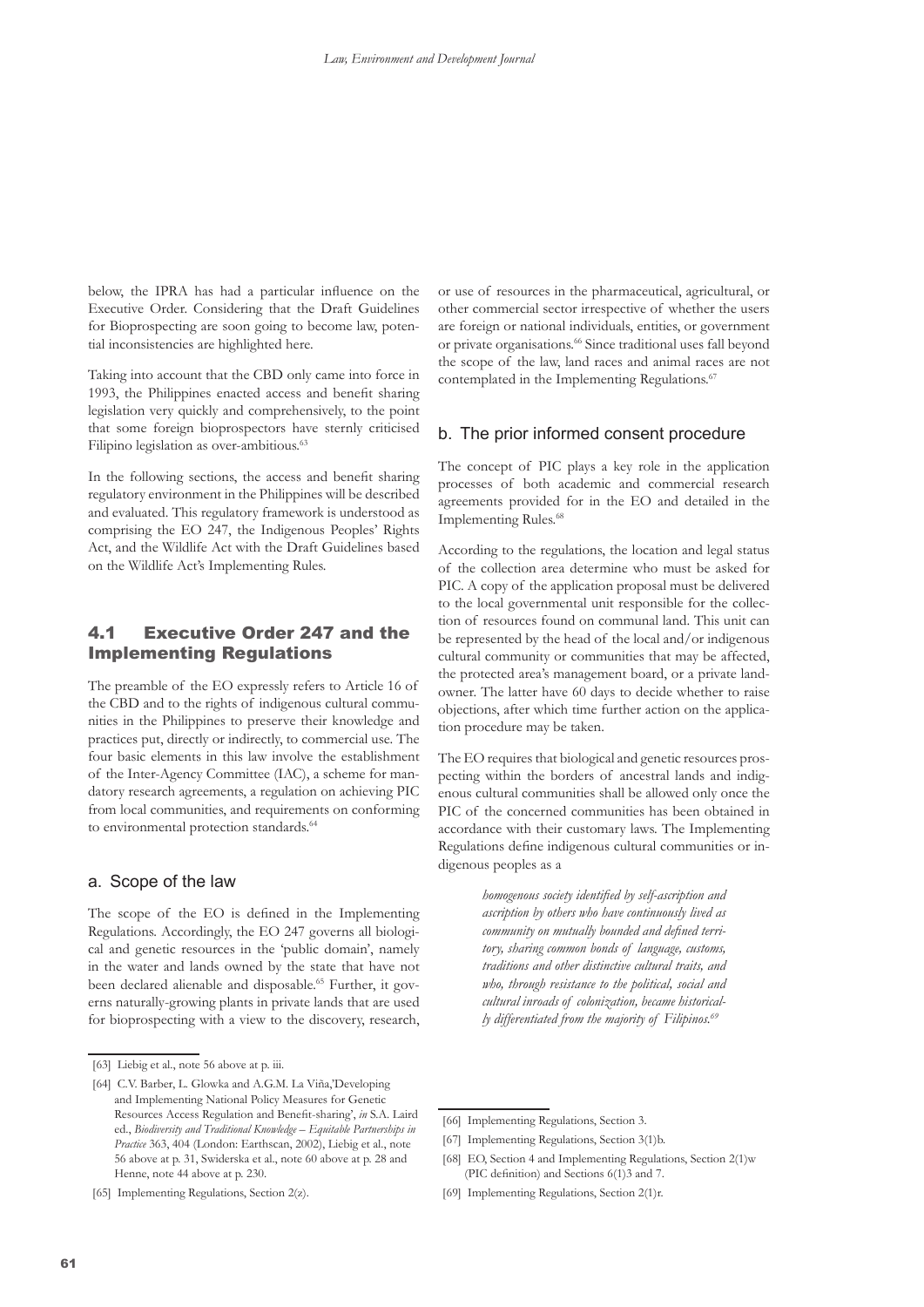#### c. Academic Research Agreements and Commercial Research Agreements

Once the PIC has been obtained and the application for carrying out bioprospecting activities has been accepted, the contracting parties sign either an academic research agreement (ARA) or a commercial research agreement (CRA), depending on the precise nature of the activities envisaged.70 ARAs deal with prospecting biological and genetic resources for academic purposes and only duly recognised Filipino universities and academic institutions, domestic governmental and intergovernmental entities can apply for this kind of agreement. CRAs, on the other hand, deal with research and collection activities intended, whether directly or indirectly, for commercial purposes and thus encompass all agreements stipulated with private persons, corporations, and foreign or international entities. Clearly, the EO assumes that all bioprospecting agreements other than those undertaken with domestic research institutions and domestic governmental/intergovernmental entities have economic ends.

The starting point for such an assumption is that ARAs can act as a cover for any future commercial use made of the results of academic research, especially when these commercial activities are carried out abroad. In cases where a domestic academic bioprospector detects the possibility of marketing the results of research, s/he must apply for a CRA.<sup>71</sup>

The EO also stipulates minimum terms regarding information, collection, technical cooperation and benefit sharing to be included in ARAs and CRAs.<sup>72</sup>

#### d. The Inter-Agency Committee

The EO established the Inter-Agency Committee, a body located within the DENR and supported by a technical secretariat.73 Its work is to coordinate the processing of bioprospecting applications and access and benefit sharing procedures, and to discuss institutional, political, and technological developments related to the EO. A multi-stakeholder approach was chosen to ensure the participation of all the relevant agencies and concerned social groups and

to do justice to all the differing interests. Thus, the IAC is composed of representatives from the Department of Environment and from the science and technology, agriculture, and health sectors of the National Museum as well as of representatives from the Ministry of Foreign Affairs, who serve as links with foreign prospectors and supervise any agreements signed with them. Among the other representatives, there is a person from an NGO active in biodiversity protection and a person from a peoples' organisation of indigenous cultural communities.

The IAC also functions as the national focal point for all the access and benefit sharing procedures.

#### e. Environmental protection requirements

The law further stipulates that all prospecting activities and their results must not, whether directly or indirectly, harm biodiversity, ecological balances, or the inhabitants of the area where resources are being collected. An environmental impact assessment that ensures conformity with these requirements is mandatory for both ARAs and CRAs alike but, in practice, it is the technical secretariat that determines if the assessment actually needs to be conducted. Usually, it is not demanded for ARAs.74

#### f. Other aspects

An appeal against any decision can be lodged before the President within 30 days, after which time the judicial path is open.75 Prospecting activities without an agreement are considered criminal acts and any behaviour that contradicts the agreement is a reason for cancellation or revocation of the agreement in favour of the government, confiscation of collected material, forfeit of the bond and perpetual ban from prospecting activities in the Philippines without prejudice to administrative sanctions. All breaches are published nationally and internationally.76

<sup>[70]</sup> EO, Section 3.

<sup>[71]</sup> EO, Section 5(n).

<sup>[72]</sup> EO, Section 5 and Implementing Regulations, Section 8 (CRAs are required to include additional terms).

<sup>[73]</sup> EO, Section 6 and Implementing Regulations, Sections 10 & 11.

<sup>[74]</sup> Implementing Regulations, Section 6(1)4.

<sup>[75]</sup> Implementing Regulations, Section 13.

<sup>[76]</sup> Implementing Regulations, Section 14.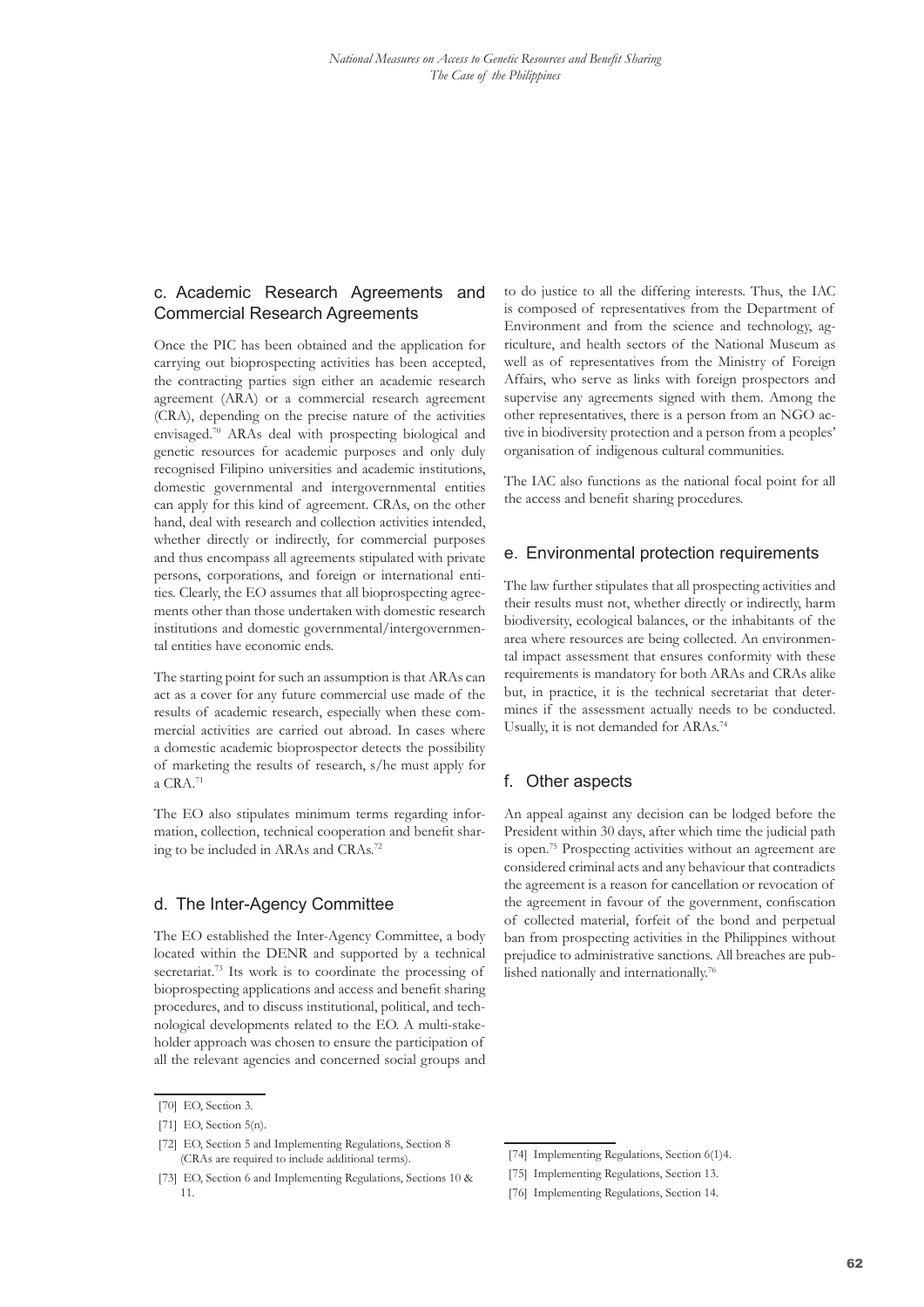#### <span id="page-15-0"></span>4.2 The 1997 Indigenous Peoples' Rights Act

The Indigenous Peoples' Rights Act (IPRA) was enacted in 1997 as a way of recognising, protecting, and promoting the rights of indigenous cultural communities (ICCs) and indigenous peoples (IPs). Today, it is considered as one of the most comprehensive attempts at introducing the principles in Article 8(j) of the CBD into national legislation.<sup>77</sup>

The Act created the National Commission on Indigenous Peoples (NCIP)<sup>78</sup> and upholds indigenous ownership rights over land and resources. The Act includes the basic right of ownership and development of lands and resources, and the right to regulate the entry of migrant settlers and organisations.79

Moreover, the Act defines the term 'ancestral domain' and confers property rights to indigenous communities over lands, inland waters, coastal areas, and natural resources contained therein.80 In this context, indigenous customary laws and existing property rights regimes are expressly recognised<sup>81</sup> and the free and prior informed consent of members of ICCs/IPs is demanded for any activity conducted by outsiders on ancestral domain. Specifically, the Act states that

> *'access to biological and genetic resources and to indigenous knowledge related to the conservation, utilisation and enhancement of these resources, shall be allowed within ancestral domains of the ICCs/ IPs only with prior informed consent of such communities, obtained in accordance with customary laws of the concerned community.82*

With respect to indigenous knowledge systems and practices, the IPRA acknowledges the full ownership and control of the indigenous peoples over their cultural and intellectual rights, over their sciences and technologies and over derivatives. The IPRA implies that the PIC of the indigenous peoples is always necessary for the grant of any IPR to third parties, based on specific elements of indigenous culture, knowledge and activity.83

- [82] IPRA, Section 35.
- [83] IPRA, Section 34.

However, it should be noted that all of the rights listed above are conditional on the obligation to maintain ecological balance and restore denuded areas.<sup>84</sup>

Interestingly, the 'prior informed consent' mentioned in the EO and the 'free prior informed consent' included in the IPRA are not identical. However, since the IPRA supersedes the EO, the PIC procedure provided for in the most recent document should be the modus operandi for all bioprospecting activities in ancestral domains.<sup>85</sup> There is no empirical data on FPIC applications falling under the scope of the EO, but this overlap has now been explicitly resolved with the new Draft Guidelines for Bioprospecting.

#### 4.3 The Wildlife Act and its Implementing Rules (Bioprospecting Undertaking)

The Wildlife Resources Conservation and Protection Act entered into force in 2001 with the primary objective of conserving and ensuring the sustainability of all wildlife resources and habitats in the Philippines.<sup>86</sup> The Act defines bioprospecting as research, collection, and utilisation of biological and genetic resources solely for commercial purposes and deems such activities as legal once the interested party has formally declared, in a Biodiversity Undertaking  $(BU)$ ,  $87$  its willingness to abide by the terms and conditions set by the Secretary for the protection of biodiversity. The BU requires the interested party to obtain the PIC of concerned indigenous communities and, if the applicant is a foreign individual entity, a local institution must become involved in the agreement. The Secretary of the DENR or the Secretary of the Department of Agriculture (DA) or both, depending on the jurisdictional stipulations of the Act, is charged with coordinating the BU.88

- [87] Wildlife Act, Section 5(a).
- [88] Wildlife Act, Section 4 confers jurisdiction to the DENR over all terrestrial wildlife and to the DA over aquatic wildlife, except for the Province of Palawan, where because of the existing special regime, jurisdiction is vested in the Palawan Council for Sustainable Development. The distribution of jurisdictional powers is elucidated in the Implementing Rules.

<sup>[77]</sup> Barber et al., note 64 above at p. 384.

<sup>[78]</sup> IPRA, Chapter VII.

<sup>[79]</sup> IPRA, Section 7.

<sup>[80]</sup> *See also* definition of 'ancestral domains' in the EO Implementing Regulations, Section 2(1)c.

<sup>[81]</sup> IPRA, Section 2.

<sup>[84]</sup> IPRA, Section 9.

<sup>[85]</sup> Liebig et al., note 56 above at p. 33 and 51.

<sup>[86]</sup> Wildlife Act, Section 2.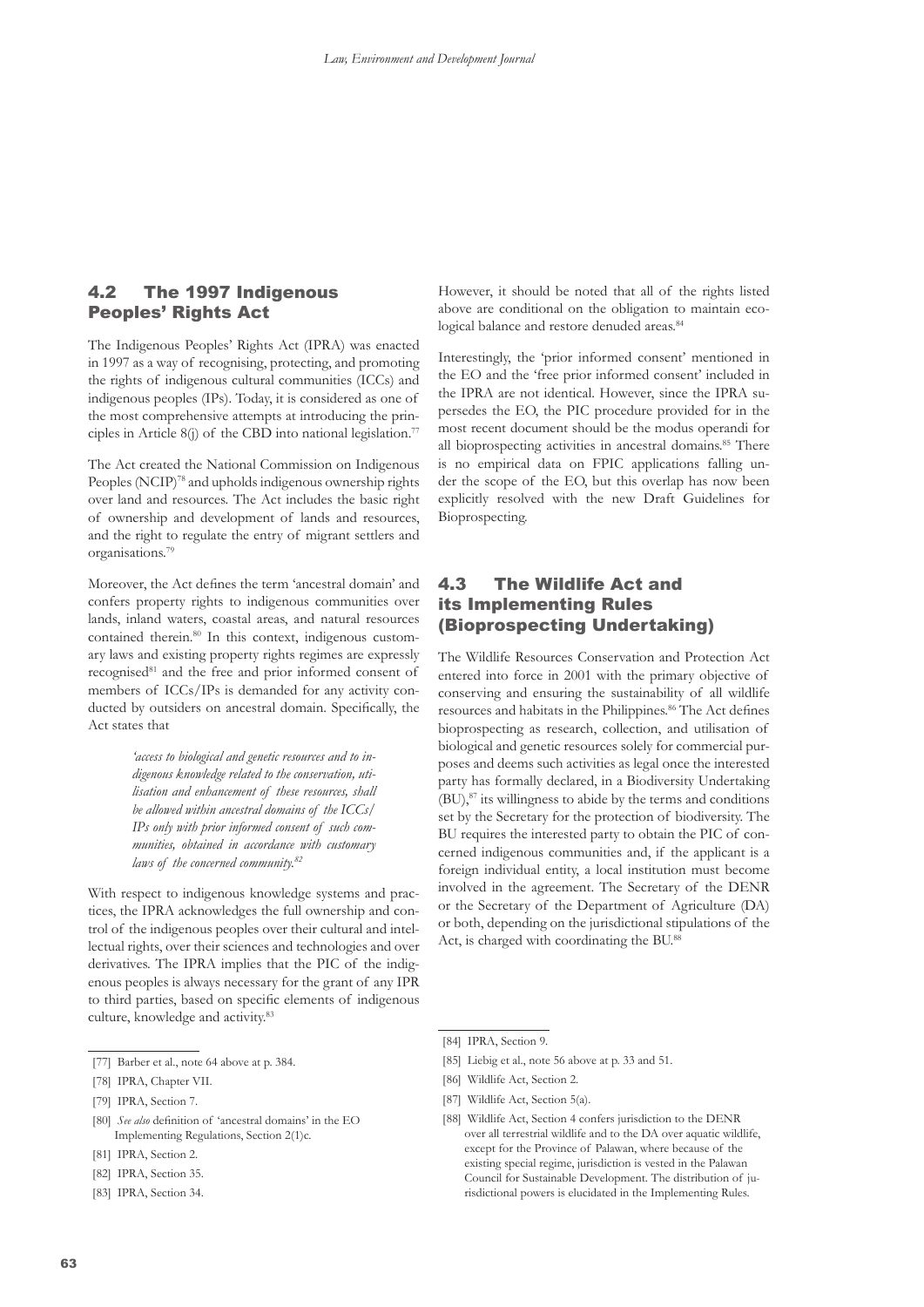It is worth noting that the Draft Guidelines based on the Wildlife Act are only applicable to CRAs since the Act does not consider ARAs to fall under 'bioprospecting activities'. For the ARAs the execution of an affidavit of undertaking or memorandum of agreement by the applicant and the issuance of a gratuitous permit by proper or concerned authorities are necessary.<sup>89</sup>

When it was first implemented, EO 247 evoked negative responses from academic and other research bodies. The pharmaceutical industry, for instance, complained about the long and tedious approval process for concluding research agreements. It soon became clear that the regulatory measures defined by the EO 247 were discouraging the advancement of research on biological resources.

To address these concerns, the Protected Areas Wildlife Bureau (PAWB) of the DENR initiated the development of a Joint DENR-PCSD-DA-NCIP Administrative Order under the title 'Draft Guidelines for Bioprospecting Activities in the Philippines' as part of a project called 'Support to the Implementation of EO 247 in the Philippines' funded by GTZ, Germany's state-owned agency for technical cooperation. The Guidelines form a code of conduct based on the mandate of Rule 14(1) in the Wildlife Act, which provided for the inter-agency issuance of guidelines specifically for bioprospecting. The Guidelines also form an attempt to streamline the access and benefit sharing procedure in the Philippines, facilitate compliance, and establish a cost-effective, transparent, and standardised system.

The Guidelines were drafted by an inter-agency technical group composed of representatives from the policy offices of each signatory agency (DENR, DA, and PCSD) with guidance from legal and technical consultants. The draft underwent three public consultations involving government agencies, academic institutions, NGOs, indigenous peoples' organisations, and representatives of other private and public sector entities. PAWB was also consulted with key stakeholders, especially with experts who have dealt with government agencies on the specific issue of processing applications for bioprospecting. The final draft was reviewed by an inter-agency technical working group created for this purpose.

The most salient changes envisaged in the draft guidelines include

the exclusively commercial nature of bioprospecting agreements (as mentioned above), which would make ARA conditions and procedures simpler;

• the abolition of the IAC and the strengthening of the Secretary, whose role should be assisted by implementing agencies; and

importantly, the introduction of detailed guidelines on benefit sharing.

#### a. Scope of the guidelines

The Guidelines apply to all biological and genetic resources found in the Philippines such as wildlife, private lands, ex situ collections, protected areas, and ancestral domains.<sup>90</sup> They also establish a uniform procedure for evaluating and granting access to biological and genetic resources, thus avoiding any potential problems due to inconsistencies in bioprospecting regulations managed, for example, by different government agencies. Once again, the collection of resources for application in traditional fields falls beyond the scope of the law.<sup>91</sup>

#### b. Prior Informed Consent procedure

The issue of PIC remains an important element in the framework regulating access and benefit sharing so that, in this sense, the procedures envisaged by the Guidelines are not radically different from those in the EO. However, some changes have been made to the stages of notification and public consultation for the issuance of the PIC certificate:

a) Proposed users of resources now have to inform interested parties of their intention to carry out bioprospecting activities through a letter of intent;

b) A summary or outline of the research proposal must be delivered to the affected community in a language or dialect that is understandable to them, a requirement missing from the EO and the Implementing Regulations; $32$ 

c) The Guidelines expressly refer to the FPIC process of the IPRA in cases where consent needs to be obtained from indigenous peoples;<sup>93</sup>

d) Concerned agencies or private owners have 30 days to issue the PIC certificate, half the time stipulated in the EO to the community.

<sup>[89]</sup> Wildlife Act, Section 15 and Implementing Rules.

<sup>[90]</sup> Draft Guidelines, Section 2.

<sup>[91]</sup> Implementing Regulations, Sections 4 and 5.

<sup>[92]</sup> Draft Guidelines, Chapter 5.

<sup>[93]</sup> Draft Guidelines, Section 4 and 12.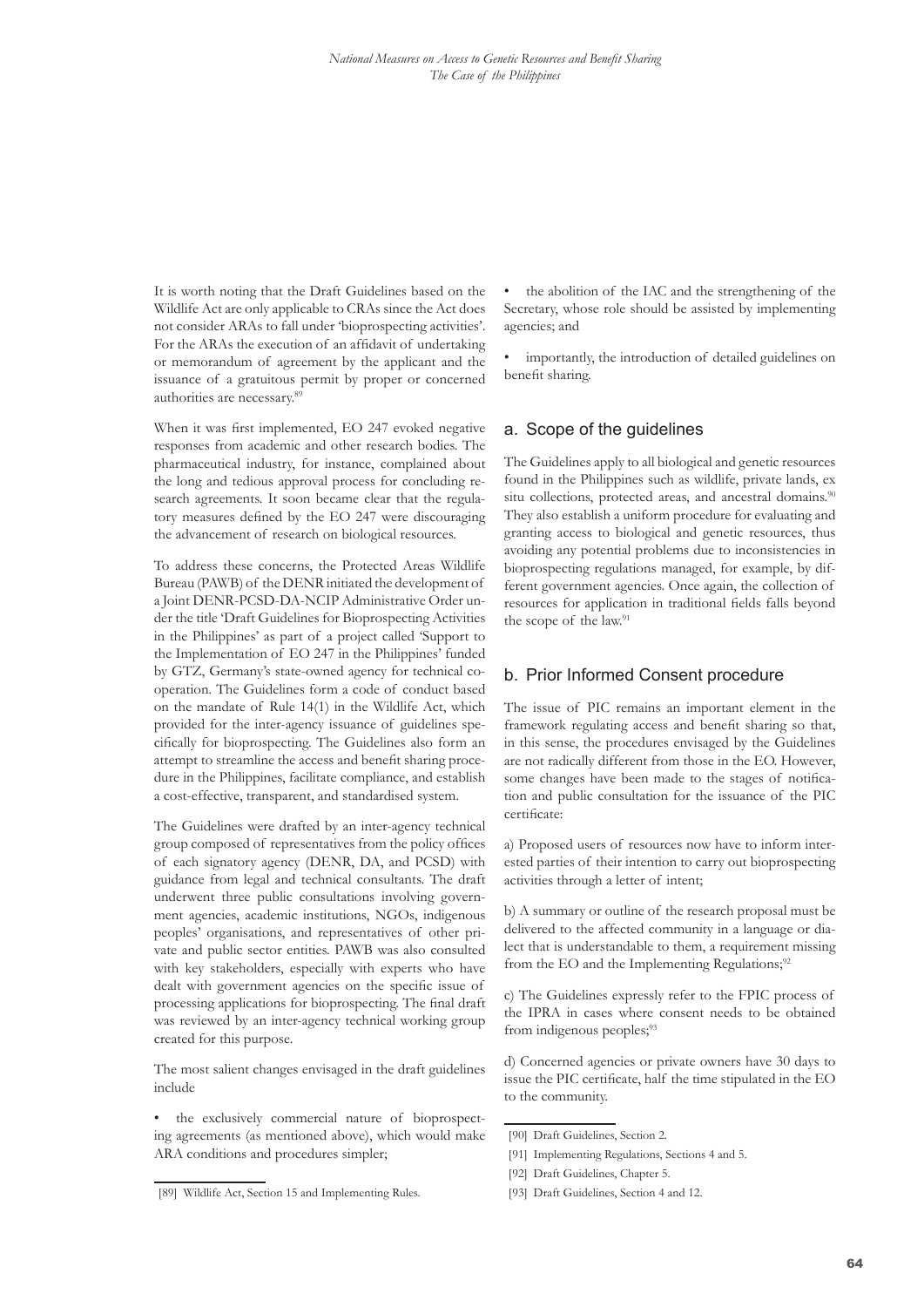#### c. Detailed benefit sharing provisions

The introduction of detailed benefit sharing provisions in the Guidelines is significant.<sup>94</sup> The Implementing Regulations of the EO 247 only provide definitions of benefit sharing and equitable sharing.<sup>95</sup> According to these definitions, the results of bioprospecting activities and the utilisation or commercialisation of biological resources are to be fairly and equitably shared between the collector and the indigenous cultural community, local community or the owner of the affected protected area or private land. Apart from these definitions and the indicative list of results, which include payment for access to specimens, royalties, data, technology, capacity building, training and joint research, the EO's Implementing Regulations do not regulate benefit sharing. All that is intended by 'equitable benefit sharing' simply refers to the benefit sharing that was mutually agreed upon by the parties in the research agreement.

In contrast, the draft guidelines significantly limit the freedom of signatories of bioprospecting agreements with regard to the benefits to be shared. The Guidelines also specify every single detail of the process, including the kinds of benefits that can be drawn and the beneficiaries. Thus, equitable sharing is not merely understood as 'benefits equally shared between the collector/user and the provider groups exercising management jurisdiction and/or having rights over the areas where the biological resources were collected',<sup>96</sup> but as a much more complex concept, which explains why the Guidelines devote a whole chapter to the subject.

Equitable sharing further and most importantly means that monetary benefits reach the concerned local community 'and are used solely for biodiversity conservation or environmental protection, including alternative or supplemental livelihood opportunities for community members'.97 This provision is fully in the spirit of the CBD.

In addition, the Guidelines put in place a mechanism for monitoring the principles of fairness and equity in benefit sharing, with a checklist of suggested indicators.<sup>98</sup>

#### d. Institutional changes

The role of the IAC was not clear under the Wildlife Act, which conferred responsibility to the Secretaries of the DENR and DA. The Draft Guidelines clarify this issue by expressly dissolving the IAC because, despite its interdisciplinary character and procedures, it was not an efficient body. In the Palawan Province, where decentralised bioprospecting regulations are more appropriate, it is either the DENR/DA Secretaries or the Palawan Council Chairperson who are now assigned the main coordinating tasks and responsibilities. When it comes to evaluating the requirements set by the draft guidelines, they are assisted by technical committees. Whenever bioprospecting involves ancestral domains/lands or involves specimens for medicinal purposes, an NCIP representative and/or a representative from the Philippine Institute for Traditional and Alternative Health Care sits on the committee.<sup>99</sup>

#### e. Other aspects

The new legislative framework contained in the draft guidelines addresses the deficiencies of previous laws and responds to experiences gained through the application of the EO. In addition to the changes outlined in detail above, it is notable that the draft guidelines set a uniform procedure for accessing genetic resources used for commercial purposes and clarifies previous overlaps between the various legislative instruments. It simplifies the bureaucratic process of reviewing and approving bioprospecting applications,100 it reduces the bioprospecting fee for local commercial researchers with the aim of promoting research and development in the country and it requires the involvement of a local collaborator in any bioprospecting activity. For the sake of enhanced clarity and simplicity, the draft guidelines also contain eight annexes that lay out a uniform format, for example for the MTAs and for requesting and submitting PIC. The draft guidelines do not, however, make any significant changes to the sanctions and penalties contained in the EO.101

<sup>[94]</sup> Draft Guidelines, Chapter VI.

<sup>[95]</sup> Implementing Regulations, Sections 2(1)e and n.

<sup>[96]</sup> Draft Guidelines, Section 19(1).

<sup>[97]</sup> Draft Guidelines, Section 19(2).

<sup>[98]</sup> Draft Guidelines, Section 23 and Annex V.

<sup>[99]</sup> Draft Guidelines, Section 5.4.

<sup>[100]</sup> Bioprospecting applications must now be reviewed within 15 days instead of 30 and approved/denied within 30 days.

<sup>[101]</sup> Draft Guidelines, Section 31.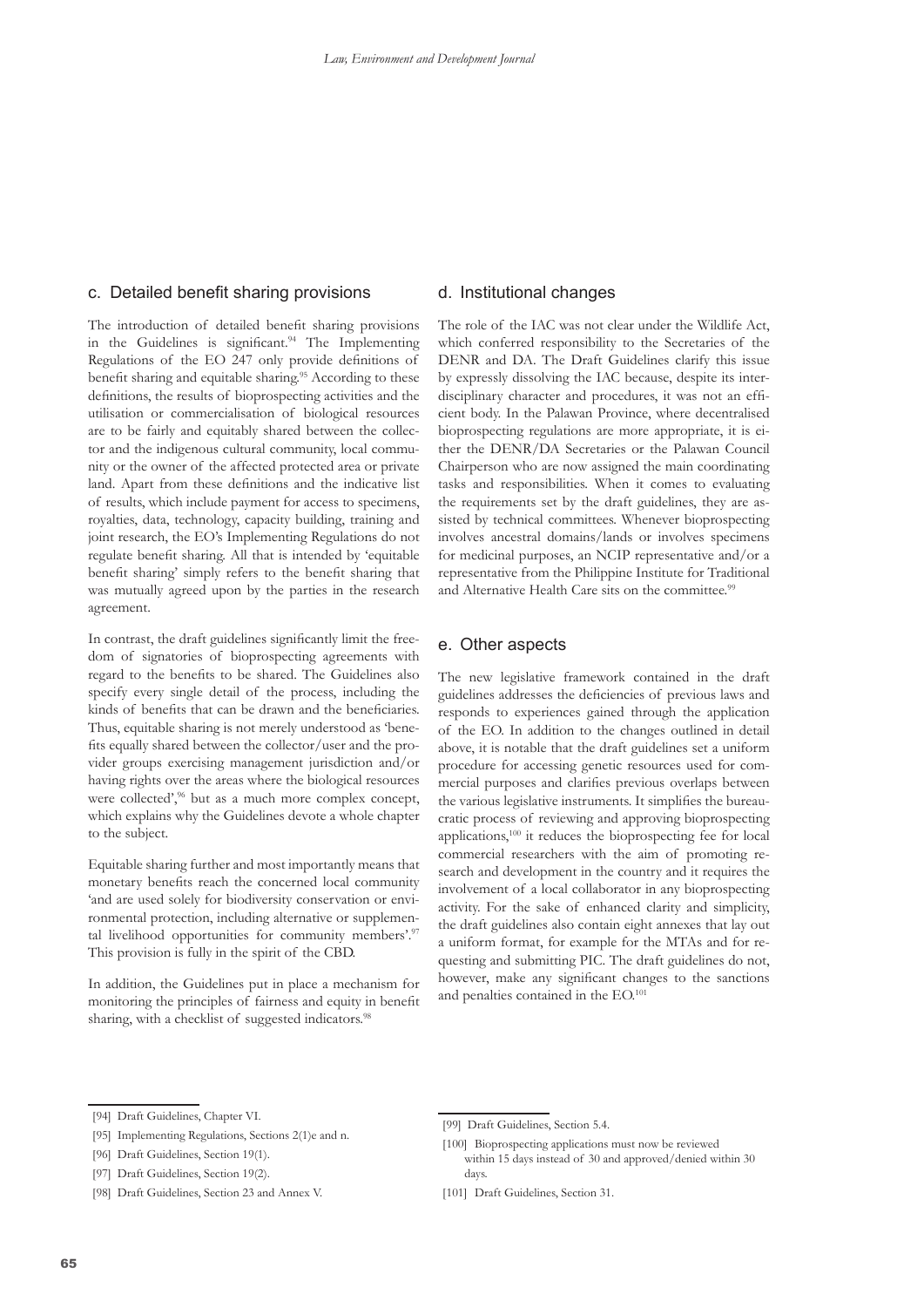### <span id="page-18-0"></span>5 **Evaluating Access and Benefit Sharing Legislation in the Philippines**

Together with its Implementing Regulations, the EO 247 has established a detailed access and benefit sharing legal framework that is actually based on the CBD principles but that regulates bioprospecting to a much higher degree than required by the Convention. Given its experimental nature, this first access and benefit sharing legal framework has been somewhat problematic.102 Nonetheless, a considerable effort is being made at the national level to identify the drawbacks and build up the relevant regulatory environment of the Philippines. There is little doubt that the Wildlife Act and its Implementing Rules are going to have a significant effect on the implementation of the EO, as will the draft guidelines issued on 14 May 2004.

In order to evaluate the degree to which Filipino legislation meets the objectives of the CBD, it is necessary to identify its scope and the relevant stakeholders, examine the application of PIC procedures, and detect what the benefits are and to whom they are allocated.

#### 5.1 Scope of the legislation

The EO and its Implementing Regulations did not clearly state whether applicants wishing to access the collections of the International Rice Research Institute (IRRI), an International Agricultural Research Centre (IARC) based in the Philippines, needed to obtain the consent of the Government.

The role of the IRRI is special in that it is a trustee rather than beneficial owner of the plant genetic material in its collections.103 Obtaining access to IRRI collections, therefore, means concluding a standard MTA that includes a clause prohibiting recipients of IRRI germplasm from claiming either ownership of the material or intellectual property rights over that germplasm or related information.<sup>104</sup>

Furthermore, it was unclear whether such a clause applied only to specimens originating in the Philippines or to all materials in the IRRI collection. In practice, the IRRI has continued to provide access to its collection under its MTA without requesting permission from the authorities.

The draft guidelines have addressed this lack of clarity and extended the jurisdiction of access and benefit sharing provisions to include ex situ collections like those held by the IRRI when they are used for commercial purposes, thus going further than either the CBD or the Bonn Guidelines. This amendment will require the IRRI to change its current procedures and involve the government in transfers of material to a much higher degree than previously.

#### 5.2 The Stakeholders

Possible stakeholders in bioprospecting agreements include the state, local and indigenous communities, scientific institutions, representatives of the industrial sector and NGOs. As has already been mentioned, the Inter-Agency Committee's stake in the process has been totally nullified by the decision to disband this body.

#### a. The State

According to the CBD, states should exert sovereignty over their genetic resources and should, therefore, be responsible for regulating access to resources in their territory. Clearly, then, the state is a stakeholder in contracts negotiated under access and benefit sharing laws. In the Philippines, the state is represented by competent agencies within the DENR (for terrestrial biodiversity) and the DA (for marine biodiversity).

<sup>[102]</sup> Liebig et al., note 56 above at p. 30 and 71 and O.B. Zamora, 'The Philippines: A Bridle on Bioprospecting? *GRAIN Seedling* (June 1997), available at http://www.grain. org/seedling/?id=13.

<sup>[103]</sup> C. Fowler, 'The Status of Public and Proprietary Germplasm and Information: An Assessment of Recent Developments at FAO', *IP Strategy Today* (7-2003).

<sup>[104]</sup> H. Leung, G.P. Hettel and R.P. Cantrell, 'International Rice Institute: Roles and Challenges as we Enter the Genomics Era', 7 *Trends in Plant Science* 139 (2002) and K. ten Kate and A. Collis, *Benefit Sharing Case Study – The Genetic Resources Recognition Fund of the University of California, Davis* 5 (Submission to the Executive Secretary of the Convention on Biological Diversity by the Royal Botanic Gardens, Kew, 1998).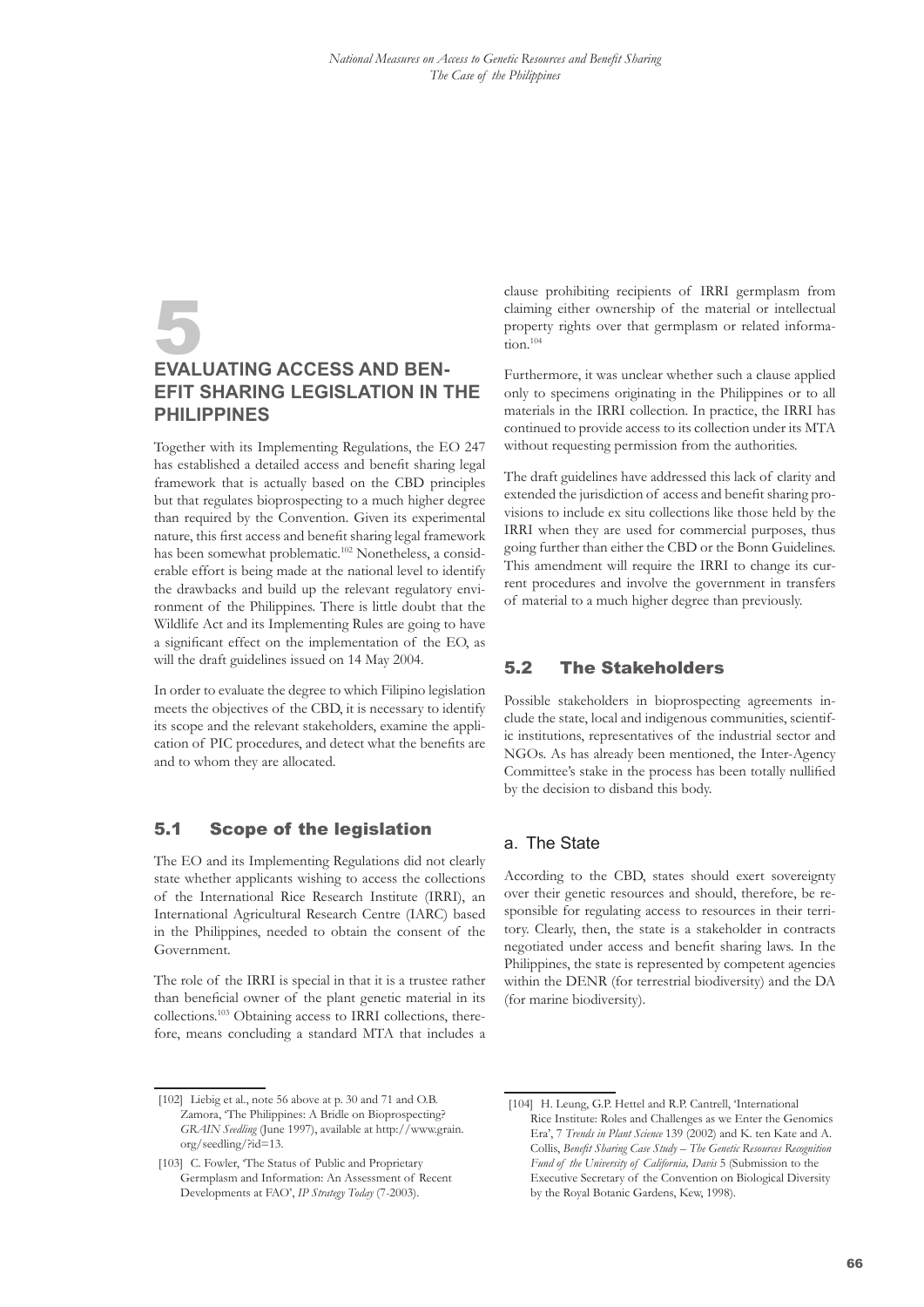#### b. Local and indigenous communities as stakeholders

Local and indigenous communities become stakeholders whenever bioprospecting activities take place on lands that are not designated or protected areas or are not privately owned. In the Philippines, there are two main types of local (non-indigenous) political organisation, the barangays (communities of approximately 500 households) that are represented by a captain and municipalities, represented by a mayor. The representatives of these communities are assigned the responsibility of deciding whether to sign a PIC certificate or not, on the basis of a case-by-case analysis. The active participation of the communities' members rests largely on the local political elite's commitment to involving his/her constituency and on awareness-raising activities carried out by NGOs.105

When bioprospecting activities take place on ancestral lands, the situation changes due to the added role of indigenous communities. The Philippines hosts approximately 4.5 million indigenous people representing more than 70 ethnolinguistic groups. Indigenous people can be distinguished not only by their different cultural lifestyles but also because they tend to have an attitude to using and managing natural resources that privileges sustainability and that is based on a holistic perception of the land. Indigenous peoples' experiences with outside interventions such as logging and dam-building have been extremely negative because they have led to violations of rights and exploitation of the affected communities. These experiences, coupled with more recent but equally bitter conflicts over resources on ancestral lands, have made indigenous communities generally sceptical of the potential benefits of bioprospecting.<sup>106</sup>

#### c. Scientific Institutions

Filipino scientists have long recognised that the exploitation of biodiversity has rarely been beneficial for the country. It was a group of scientists, in fact, whose call for greater regulation in this field led to the development and enactment of EO 247.<sup>107</sup> Their objective was to push political and legal actors to end the exploitation of the country's natural resources by foreigners and to foster domestic technological development. Unfortunately, since the EO 247 has entered into force, only three research agreements

have been signed (two CRAs and one ARA) and all with the University of the Philippines in Diliman, Quezon City. Most universities and research institutions refrain from bioprospecting activities in order to avoid possible accusations of biopiracy. The Philippines National Museum, on the other hand disputes that its academic operations fall within the scope of the EO 247.<sup>108</sup>

#### d. The Industrial Sector

The industrial sector in the Philippines has not shown much interest in bioprospecting, as proven by the fact that only one research agreement has been applied for since 2002. The reason for this is that access and benefit sharing regulations are not of relevance to Filipino companies. The Pharmaceuticals and Healthcare Association of the Philippines, whose members are national and international companies, confirmed the concerns of multinational companies about the long deadlines and processes under the EO 247.109 It is hoped that the new regulatory environment will better address the needs of the Filipino medicinal sector, in particular the herbal one, and encourage it to be an active user of the country's resources.

#### e. Non-Governmental Organisations

There are many, very dynamic NGOs in the Philippines, some of which are even appointed by the government to advocate national interests in the country and, in some cases, within international debates. NGOs have played a crucial role in empowering local communities and promoting sustainable development and biodiversity conservation in the Philippines.<sup>110</sup>

With regard to access and benefit sharing, Filipino NGOs tend to follow one of two extreme positions. The first rejects any bioprospecting activities in the country, claiming that they constitute biopiracy and capitalist exploitation. The second is generally supportive of bioprospecting activities, as long as they abide by existing rules. NGOs that hold the second position participate actively in the implementation and enforcement of access and benefit sharing

<sup>[105]</sup> Liebig et al., note 56 above at p. 34.

<sup>[106]</sup> *Id.*

<sup>[107]</sup> Swiderska et al., note 60 above at p. 7.

<sup>[108]</sup> Liebig et al., note 56 above at p. 35, 63.

<sup>[109]</sup> *Id*.

<sup>[110]</sup> Swiderska et al., note 60 above at p. 12.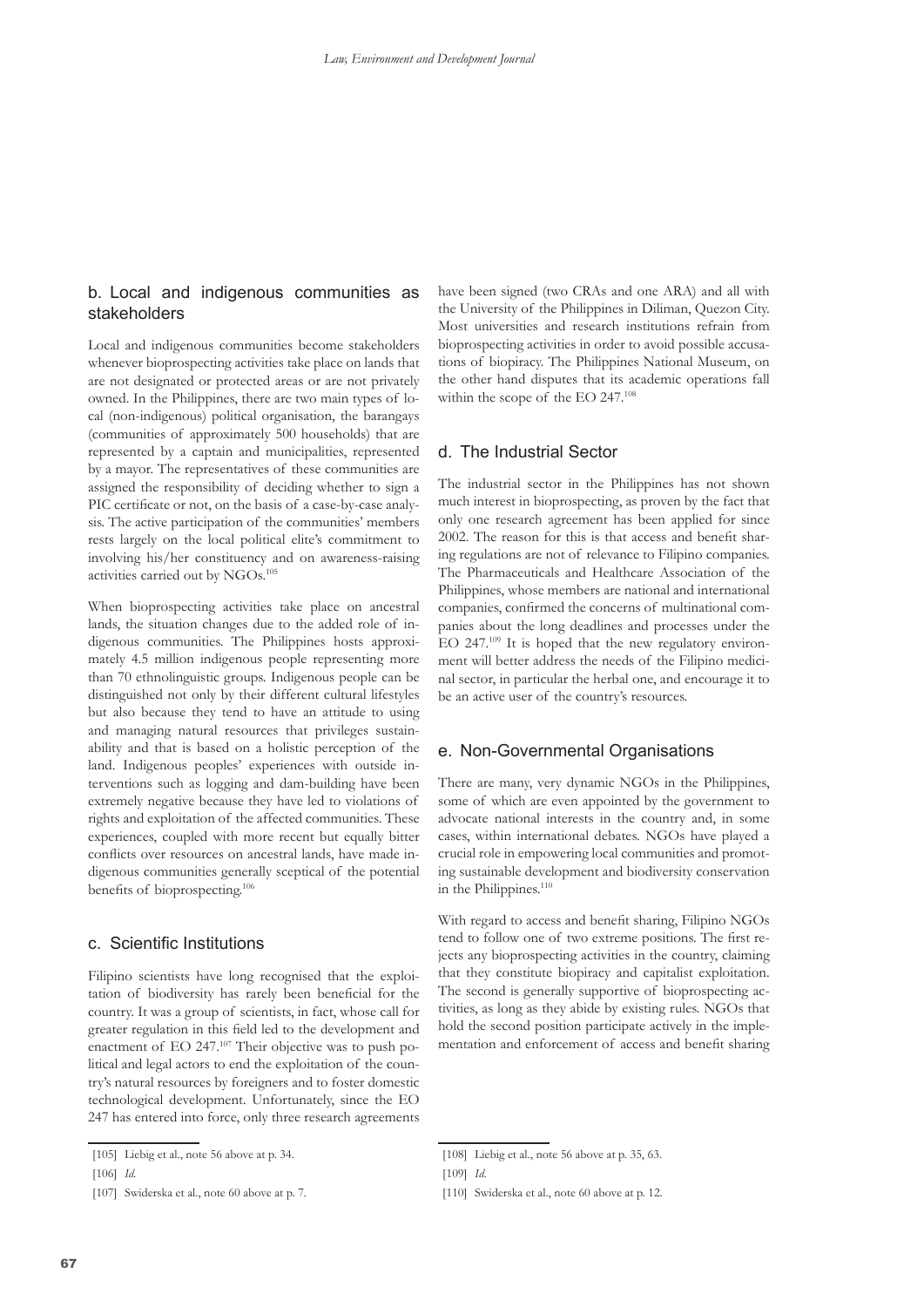<span id="page-20-0"></span>legislation in the Philippines and have been very involved in the IAC. Due to their competencies, they have acquired a certain degree of power and are considered important actors on the political scene.<sup>111</sup>

#### 5.3 Procedures for Applying for Agreements and Obtaining PIC

Given that, sooner or later, scientific research in the biotechnology sector leads to commercial applications, the distinction made in the EO 247 between academic and commercial research agreements is mainly based on the nature of the institutions applying for the research agreement. While it is clear that monitoring domestic research institutions is easier than monitoring foreign counterparts because there are fewer bureaucratic complications, it is doubtful whether the same can be said about inter-governmental entities.<sup>112</sup> After all, the difficulty of abiding by administrative procedures for the ARAs acted as a disincentive for research.<sup>113</sup>

The issue of PIC is absolutely central to Filipino legislation on access and benefit sharing. The process is based on public notification and sector consultation with the concerned local or indigenous cultural communities to secure consent and thus meets the requirements of Articles 8(j) and 15(3) of the CBD. The principles of local community participation and protection are reflected in both the EO 247 and the draft guidelines.<sup>114</sup>

Despite complying with the CBD, actual implementation of existing PIC mechanisms remains difficult. For example, ensuring the participation of concerned communities is not sufficient if the communities are not aware of their rights and/or of the enforcement procedures. Effective participation means informing and instructing the affected populations in a language they understand, as well as allowing them to reflect and make a decision. Finally, efforts must be made to promote the democratic nature of consultative procedures by avoiding undue influence being given to tribal leaders and families who enjoy exceptional privileges, thus hindering the fairness of the PIC process.

Given the problems encountered in obtaining PIC from indigenous communities, it has been proposed that anyone seeking to carry out bioprospecting activities on ancestral domains or lands should presume that such activities are not possible and that they should work to counter this presumption by presenting the authorities with clear and convincing evidence that the affected indigenous community(ies) want the activity to take place.<sup>115</sup> Despite this 'presumption of impossibility', drug industries continue to show the greatest interest in biological resources located within indigenous territories because of the traditional knowledge that the indigenous people possess, which is deemed to be of great value for the conduct of research and development.

Hence, the practice of obtaining PIC is a rather complex task and discourages users, who are required to cooperate on-site with governmental entities, NGOs, and peoples' organisations so as to identify the communities' representatives and, when necessary, to apply the relevant customary law. Any difficulties that might arise from disagreements between the various negotiating parties also need to be overcome. Hopefully, the difficulties currently experienced by users attempting to obtain PIC will be identified and the laws amended with a view of facilitating the whole proc $rac{1}{2}$ 

At the moment, the International Conservation Biodiversity Group (ICBG) is carrying out a drug discovery project in the Philippines. Through this project, Michigan State University is working with several departments of the University of the Philippines to document and explore the therapeutic potential of natural products from documented and undocumented medicinal plants, invertebrates and microbes throughout the Philippines, with the support of local indigenous communities. The effectiveness of the PIC process will be tested in this case.<sup>116</sup>

#### 5.4 Sharing the benefits

The EO set the framework conditions for the sharing of benefits but did not regulate for the subsequent use of these benefits. It did not ensure that any potential monetary or non-monetary benefits would reach the source communities or that they would be used to foster conservation, as required by the CBD. The draft guidelines, however, provide some very specific directions in this sense

<sup>[111]</sup> Liebig et al., note 56 above at p. 35.

<sup>[112]</sup> Henne, note 44 above at p. 234.

<sup>[113]</sup> Zamora, note 102 above.

<sup>[114]</sup> Liebig et al., note 56 above at p. 42 notes that the guidedlines do not introduce considerable changes to the principles formulated in the EO.

<sup>[115]</sup> Barber and La Viña, note 56 above at p. 129.

<sup>[116]</sup> *See* ICBG awards at http://www.fic.nih.gov/programs/ icbg.html#Introduction.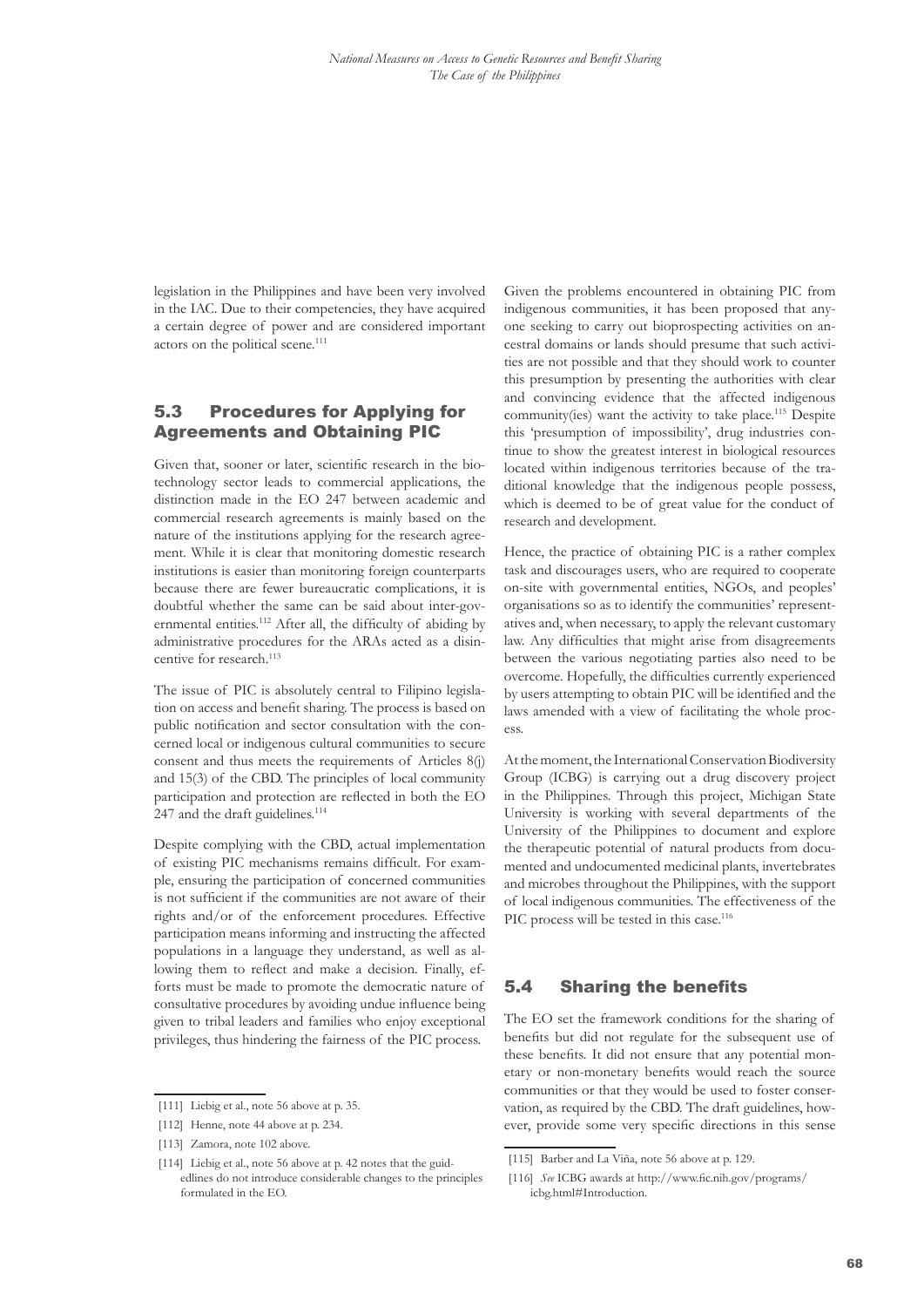<span id="page-21-0"></span>and cover the gap of the previous legislation. For example, the draft guidelines require Filipino collaborators to always be engaged in bioprospecting activities conducted by foreign users, thus ensuring that they are present once the new product has been developed which can take as long as 8 to 12 years from the initial collection of genetic resource<sup>117</sup>

The two agreements stipulated to date - between the University of the Philippines and the University of Utah, and between the Pascual Laboratory and a British pharmaceutical company - show that there have not been longterm benefits yet and that the short-term benefits go first to the scientific community of the Philippines.<sup>118</sup>

In the case of the collaboration between the Pascual Laboratory and the British pharmaceutical company, a joint venture was created. The medicinal properties of a product called Lagundi were patented by Filipino state agencies and a non-exclusive license was issued to Pascual to commercialise the plant. Pascual is currently negotiating a commercial research agreement with a British company and the benefits will depend on the development from the British company of a standardised herbal medicine.<sup>119</sup>



# 6 **Concluding remarks**

In theory, regulations affecting application, PIC, and benefit sharing procedures are designed to guarantee transparency, stakeholder participation, and equitable sharing of the benefits. In practice, Filipino laws have been criticised for their long and complex procedures and there have been very few applications for research agreements.<sup>120</sup> The laws have also been hindered by the absence of local and regional officials and of indigenous and local communities from the EO negotiation and drafting process. Lack of funding and time, local political conditions, and difficulties with defining representation among the diverse indigenous peoples and communities have hampered consultation efforts. Hence, officials and indigenous peoples

have not even been aware of the EO or have not fully understood it and thus ignored it.<sup>121</sup> The draft guidelines are expected to correct the failures and fill the gaps in the EO, which should be thought of as nothing more than a basic framework for regulating bioprospecting activities in the Philippines.

From the viewpoint of the industry, the main bone of contention is the procedure for obtaining PIC, which is particularly difficult because the Philippines has placed strict protective measures such as the IPRA as a means of safeguarding its indigenous communities. Despite this protective stance, users who are really willing to carry out bioprospecting activities in the Philippines, even on ancestral lands are able to do so.

Although it is certainly true that the Philippines could promote the signing of more agreements by developing procedures that promote research, it is not only the source country that is to blame for the low number of applications. In fact, part of the burden for access and benefit sharing should be shifted from provider countries to user countries. The legal basis for this shift is contained in Article 15(7) of the CBD, which foresees that 'each Contracting Party shall take legislative, administrative or policy measures (...) with the aim of benefit sharing' (emphasis added). Furthermore, the Bonn Guidelines list responsibilities that user countries have with regard to access and benefit sharing, further stressing that providers and users of genetic resources are obliged to take action. To this end, a continuum of measures by the public and private sector should be envisioned. For example, government activities could involve amending national intellectual property regimes to require the identification of the country of origin. Another idea could be to make the application for a patent conditional upon confirmation of PIC. In other words, all parties, providers and users, are responsible for the good functioning of access and benefit sharing mechanisms.

Another step that the Philippines could take is to promote a unified, regional system in the ASEAN context. Although bioprospecting legislation is underway in a number of ASEAN countries, the Philippines regulatory framework sets higher performance standards for industry and research institutions. This means that the Philippines are at a competitive disadvantage vis-à-vis neighbouring countries because users will prefer to invest in less 'complicated' countries with biologically similar environments. While institutions in each of the ASEAN countries could undertake and regulate bioprospecting through independ-

<sup>[117]</sup> Under Article 5(h) of the EO, Filipino researchers only had to be involved for three years.

<sup>[118]</sup> Liebig et al., note 56 above at p. 47.

<sup>[119]</sup> *Id.*

<sup>[120]</sup> Swiderska et al., note 60 above at p. 7, and Liebig et al., note 56 above at p. 23 and 28.

<sup>[121]</sup> Swiderska et al., note 60 above at p. 20.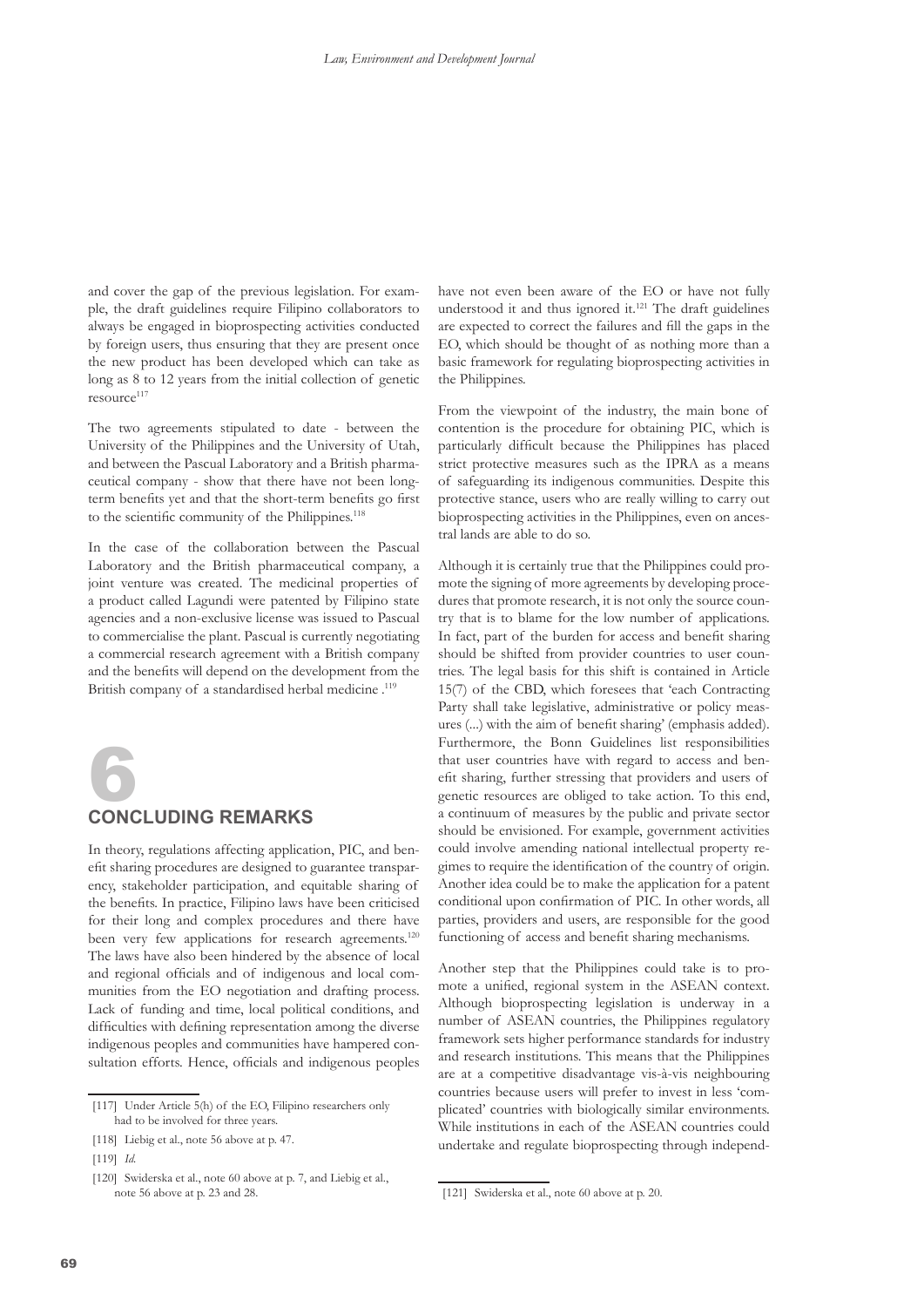ent agreements, it might be more profitable for some institutions to provide raw materials to a cooperative. The cooperative combines the three principal advantages of economies of scale, vertical integration of services, and bargaining power.<sup>122</sup>

The foundations for fair and equitable benefit sharing in the Philippines have been properly laid and it is a very positive indication that the Philippines monitors the implementation and makes efforts to learn by making its regulations more operational and effective. It is a country that developed its access and benefit sharing regime even before the detailed Bonn Guidelines. What is a priority now for the Philippines is to focus on capacity building, plan better and develop opportunities to add value to the material they provide by fostering research and prioritising non-monetary benefits.

Although the Philippines is the country with the longest tradition on access and benefit sharing regulations, its hands-on experience in this field is still very recent. It is therefore still early to draw conclusions on the effectiveness of the new system developed by the Philippines. However, in view of the rapid progress in the area of access and benefit sharing measures and of the administrative developments to manage biodiversity that have been set up in the past few years, it is hoped that all the necessary conditions will be met in order to allow the legal regime in the Philippines to become increasingly effective.

<sup>[122]</sup> Barber and La Viña, note 56 above at p. 135.